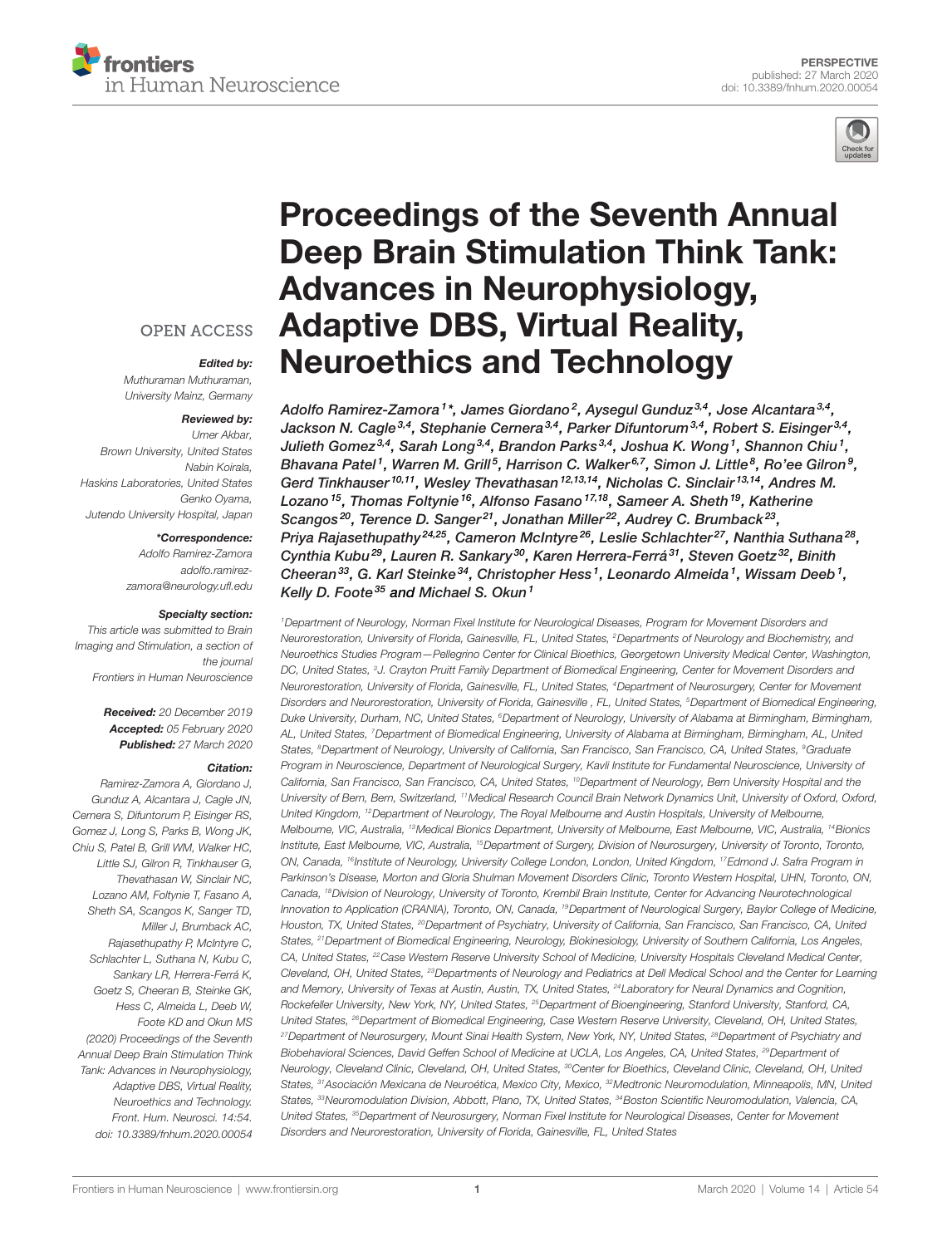The Seventh Annual Deep Brain Stimulation (DBS) Think Tank held on September 8th of 2019 addressed the most current: (1) use and utility of complex neurophysiological signals for development of adaptive neurostimulation to improve clinical outcomes; (2) Advancements in recent neuromodulation techniques to treat neuropsychiatric disorders; (3) New developments in optogenetics and DBS; (4) The use of augmented Virtual reality (VR) and neuromodulation; (5) commercially available technologies; and (6) ethical issues arising in and from research and use of DBS. These advances serve as both "markers of progress" and challenges and opportunities for ongoing address, engagement, and deliberation as we move to improve the functional capabilities and translational value of DBS. It is in this light that these proceedings are presented to inform the field and initiate ongoing discourse. As consistent with the intent, and spirit of this, and prior DBS Think Tanks, the overarching goal is to continue to develop multidisciplinary collaborations to rapidly advance the field and ultimately improve patient outcomes.

Keywords: deep brain stimulation, stereoelectroencephalography, depression, Parkinson's disease, tremor, optogenetics, local field potentials, neuroethics

# INTRODUCTION

Since 2012, the annual Deep Brain Stimulation (DBS) think tanks have convened subject matter experts in neuromodulation research and clinical practice to exchange ideas, discuss developing technologies, address and plan for current and future challenges and opportunities in the field [\(Gunduz](#page-14-0) [et al.,](#page-14-0) [2015;](#page-14-0) [Deeb et al.,](#page-14-1) [2016;](#page-14-1) [Rossi et al.,](#page-15-0) [2016;](#page-15-0) [Ramirez-](#page-15-1)[Zamora et al.,](#page-15-1) [2018,](#page-15-1) [2019\)](#page-15-2). The Seventh Annual DBS Think Tank took place on September 8, 2019 (a virtual meeting held via Zoom Video Communications inc due to travel concerns and impediments caused by Hurricane Dorian). The meeting focused on advances in: (1) commercially available technologies; (2) the use of advanced technologies to improve clinical outcomes; (3) research in neuromodulatory approaches to treating neuropsychiatric disorders; (4) the use and utility of complex neurophysiological signals for advancing delivery of neurostimulation; and (5) ethical issues arising in and from research and use of DBS.

# APPLYING ADVANCED NEUROPHYSIOLOGICAL SIGNALS TO ADVANCE DBS TREATMENT

### Adaptive Deep Brain Stimulation in Parkinson's Disease

Adaptive deep brain stimulation (aDBS) for movement disorders has been demonstrated to be effective during in-clinic, short term testing. Early studies suggested that beta activity may be a reasonable biomarker for PD clinical state [\(Kühn et al.,](#page-14-2) [2006;](#page-14-2) [Little et al.,](#page-15-3) [2012a,](#page-15-3)[b\)](#page-15-4). aDBS uses unique neurophysiological signals to direct the delivery of stimulation to control motor symptoms (**[Supplementary Figure S1](#page-13-0)**). The first human trials of aDBS used a subcortical beta signal and a fixed threshold with short time scales [\(Little et al.,](#page-15-5) [2013,](#page-15-5) [2016a,](#page-14-3)[b\)](#page-14-4). This protocol targeted prolonged beta bursts and, through

stimulation, shortened their duration [\(Tinkhauser et al.,](#page-16-0) [2017a](#page-16-0)[,b\)](#page-16-1). The initial studies found that aDBS was more effective than conventional (cDBS) using blinded Unified Parkinson's Disease Rating Scale (UPDRS) ratings (both unilaterally and bilaterally). Moreover, aDBS reduced speech side effects (acutely) and was appropriately responsive to levodopa medication [\(Little et al.,](#page-14-4) [2016b\)](#page-14-4). This approach has subsequently been shown to possibly prevent dyskinesia [\(Rosa et al.,](#page-15-6) [2015;](#page-15-6) [Arlotti et al.,](#page-13-1) [2018\)](#page-13-1).

The initial limitations of early studies were the post-operative microlesion effect and the brevity of stimulation. One post-operative study did however successfully stimulate for 8 h across medication cycles [\(Arlotti et al.,](#page-13-1) [2018\)](#page-13-1). Other studies have attempted to implement aDBS in the chronic phase, at battery change or in chronically implanted systems, and have shown aDBS to be as effective as cDBS, despite significantly reduced current delivery [\(Piña-](#page-15-7)[Fuentes et al.,](#page-15-7) [2017,](#page-15-7) [2019a;](#page-15-8) [Velisar et al.,](#page-16-2) [2019\)](#page-16-2). Additional signals are being investigated, and dyskinesia has been associated with a narrowband gamma oscillation in the motor cortex between 60 and 90 Hz, with a similar but weaker oscillation in the subthalamic nucleus (STN) and strong phase coherence between the two [\(Swann et al.,](#page-15-9) [2016\)](#page-15-9). Successful control of hyperkinetic movements using an adaptive DBS design has been conducted with encouraging results [\(Swann et al.,](#page-15-10) [2018b\)](#page-15-10).

Notable was the use of a dual-threshold system and kinematic evaluation in a chronic fully implanted beta aDBS system. This approach was shown to be feasible and of practical utility in clinical settings [\(Velisar et al.,](#page-16-2) [2019;](#page-16-2) **[Supplementary Figure S2](#page-13-2)**). Direct kinematic assessments may be important for advancing aDBS and for preventing deleterious effects (although it remains to be determined if and to what extent small kinematic differences will impact clinical outcomes; [Johnson et al.,](#page-14-5) [2016\)](#page-14-5). To date, there have been eight trials of aDBS in PD, and all trials have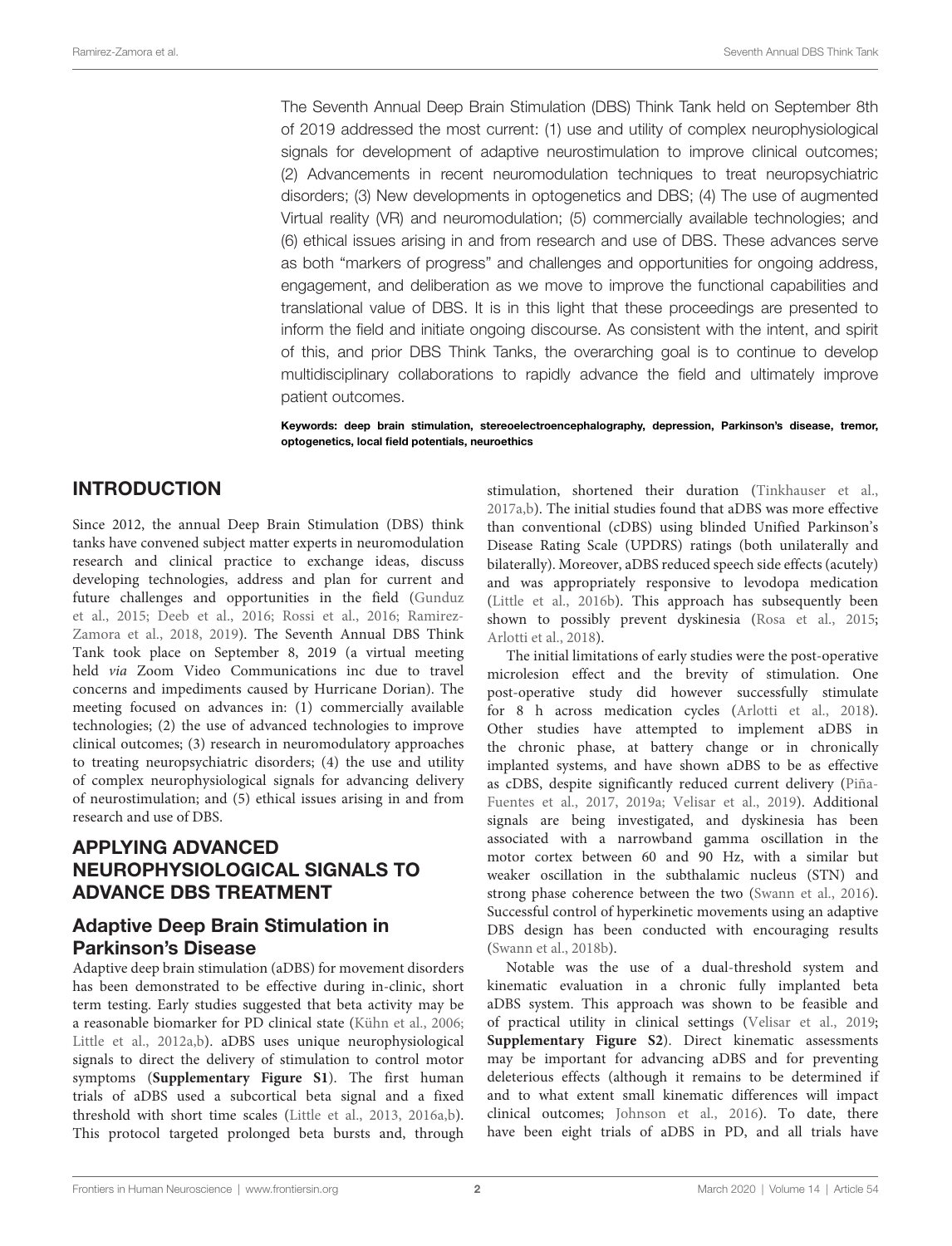shown aDBS to be at least equivalent to cDBS in achieving relevant clinical outcomes. Ascertainment of whether this approach will be equivalently more effective in out-ofclinic (i.e., real-world) environments will require larger trials using fully implanted devices with embedded sensing capabilities. The use of aDBS for treating other conditions, including tremor and dystonia, has only begun to be tested, and initial findings suggest that this approach could be promising for treating these conditions. As well, the use of patterned stimulation using the neural activity phase rather than just local field potentials (LFP) amplitude is being considered [\(Cagnan et al.,](#page-13-3) [2014,](#page-13-3) [2017;](#page-13-4) [Piña-Fuentes](#page-15-11) [et al.,](#page-15-11) [2019b\)](#page-15-11). It is unclear if aDBS would provide a clear advantage in reducing the burden and complexities of prolonged programming visits as additional time might be required to set up appropriate stimulation. This is an important but as yet unanswered question that remains the focus of future research. Overall, these studies provide a building body of support for the use and value of aDBS in treating a number of movement disorders.

### Sensing and Adaptive Loop Stimulation Using the Summit RC+S Platform: Early **Experience**

Chronically implantable neuromodulating devices that both sense brain activity and deliver stimulation (i.e., ''bidirectional'' interfaces) have generated excitement in the neurosurgical and neurology communities. Potential uses of bidirectional interfaces include the identification of electrophysiologic signatures of specific signs or symptoms of brain disorders, and the development of aDBS [\(Modolo et al.,](#page-15-12) [2012;](#page-15-12) [Swann et al.,](#page-15-10) [2018b\)](#page-15-10). However, the first-generation devices (that have been available since 2013) had limitations in signal quality, management of stimulation artifact, and the capability for continuous collection of brain data in home environments [\(Swann et al.,](#page-15-13) [2018a\)](#page-15-13). Toward closing these gaps, we have gained experience with a newly available second-generation device, Summit RC+S (Medtronic) in five patients with PD [\(Stanslaski et al.,](#page-15-14) [2018\)](#page-15-14). In our recent protocol, the Summit RC+S DBS was attached to a quadripolar depth lead (STN or Globus Pallidus Interna (GPi); for both stimulation and sensing), and a quadripolar paddle lead in the subdural space over the primary motor cortex (for sensing only). While this system was more customizable than previously used devices, the relative complexity of RC+S system necessitated a team approach to include software engineers to customize programs using the device application-programming interface (API). Summit RC+S provided substantial improvements over first-generation devices with respect to signal to noise characteristics, long term continuous data streaming, and interference from stimulation or other artifacts. These features permitted hundreds of hours of recording of electrophysiologic data that could be obtained in the home environment. Additionally, RC+S-obtained data can be synchronized offline to pair with external wearable sensors (such as smartwatches) to further characterize physiologic states. Our initial results showed canonical levodopa-related changes in subthalamic and cortical field potentials that have previously been demonstrated only using externalized leads in brief in-clinic recording periods. The use of LFP electrophysiologic signatures and classifiers made it possible to distinguish clinical states with high accuracy in out-of-clinic (i.e., home) environments (**[Supplementary Figure S3](#page-13-5)**). We view this as a critical step in advancing aDBS toward a more useful therapy. Moreover, the capability for invasive neural recording over long periods of time in naturalistic environments will afford a novel method for acquiring basic neuroscientific data that can be used to guide subsequent bio-engineering and clinically relevant research directions and developments.

### Combining Directional DBS and Physiology Toward an Adaptive Loop Approach

aDBS and directional DBS (dDBS) are two recent technological innovations that have fostered new strategies to refine the DBS programming process [\(Modolo et al.,](#page-15-12) [2012;](#page-15-12) [Kühn and](#page-14-6) [Volkmann,](#page-14-6) [2017\)](#page-14-6). aDBS is a technique in which DBS output incorporates real-time sensing data via a feedback mechanism in order to guide stimulation delivery. dDBS refers to DBS leads with segmented electrodes that enable the generation of a spatially selective electric field directed toward a brain region of interest. These methods contrast with cDBS, which utilizes a ring-shaped electrode that can only generate electric fields symmetric about the long axis of the lead. Both aDBS and dDBS have been important to developing DBS optimization strategies that focus both on temporal domains (utilizing aDBS), and spatial domains (using dDBS). Studies of dDBS have reported that although DBS programming time can significantly increase with this new approach, there is also potential expansion of the therapeutic window [\(Contarino et al.,](#page-14-7) [2014;](#page-14-7) [Pollo et al.,](#page-15-15) [2014;](#page-15-15) [Steigerwald et al.,](#page-15-16) [2016;](#page-15-16) [Dembek et al.,](#page-14-8) [2017;](#page-14-8) [Rebelo et al.,](#page-15-17) [2018;](#page-15-17) [Ten Brinke et al.,](#page-15-18) [2018\)](#page-15-18).

LFP recordings from basal ganglia in PD patients using dDBS technology have indicated that beta signal strength is not homogenously distributed around segmented leads [\(Fernández-García et al.,](#page-14-9) [2017;](#page-14-9) [Tinkhauser et al.,](#page-16-3) [2018\)](#page-16-3). Selective stimulation of these regions with high beta power was associated with greater therapeutic benefit [\(Tinkhauser et al.,](#page-16-3) [2018\)](#page-16-3) and could serve as a physiology-based tool to optimize DBS contact selection. As technology continues to improve, combining dDBS with aDBS may afford improved clinical outcomes due to a wider therapeutic window, a more flexible selection of stimulation and recording contacts, and improved DBS programming time through the utilization of automated aDBS techniques.

# DBS Local Evoked Potentials: The ERNA

STN DBS for treatment of PD requires precise lead placement but marked variability between lead location among patients might cause difficulties optimizing stimulation parameters. The burden of programming has been increasing with the advent of current steering electrodes, and this technology has also increased the available parameter space. The use of a neuronal biomarker to guide electrode implantation could be beneficial for performing surgery, particularly if the patient is asleep. Such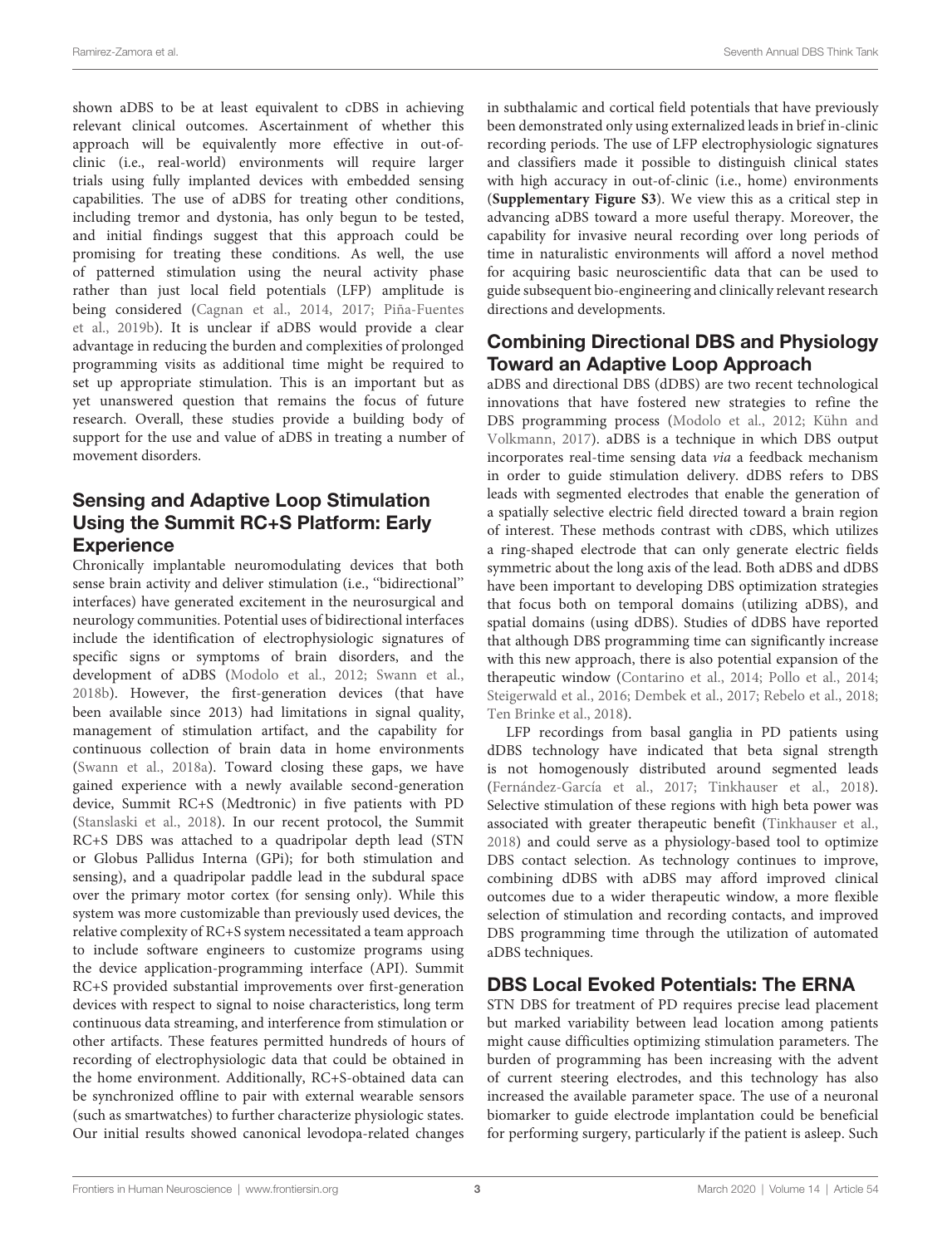a biomarker could guide stimulation in at least two domains: parameter settings and adaptive control. The biomarker should localize to the STN, reflect the clinical state of the patient, modulate with DBS, possess reasonably fast correlation, and be reliably detectable.

Currently, beta oscillations are a commonly used biomarker metric (Wingeier et al., 2006; Little et al., 2013; Tinkhauser et al., 2018). However, these oscillations are small  $\left($  <15  $\mu$ V), and can be difficult to detect in and across certain conditions. In this light, we propose a new biomarker, evoked resonant neural activity (ERNA), which is significantly larger than the beta band ( $>100 \mu V$ ) and can be reliably recorded across all conditions (Sinclair et al., 2018, 2019). ERNA is evoked and recorded from within the STN itself and is generated by a train of square biphasic pulses. After cessation of the pulses, the evoked response persists with a decaying oscillation. Both the amplitude and frequency seem to be components of the biomarker. Unlike beta oscillations, ERNA is an active signal created by stimulation, and cannot be recorded from resting-state activity. ERNA localizes to the STN (**Supplementary Figure S4A**) and is present under general anesthesia (**Supplementary Figure S4D**), suggesting a role to guide electrode implantation with patients asleep without intraoperative imaging (Sinclair et al., 2018). ERNA amplitude varies even within the STN, being maximal in the dorsal subregion where DBS is reported to achieve the greatest benefit (Horn et al., 2017; Sinclair et al., 2018; **Supplementary Figure S4B**) and electrodes that record larger ERNA amplitudes have been found to produce greater clinical benefit (**Supplementary Figure S4C**). These findings raise the possibility that the ERNA amplitude could help guide electrode contact selection. Moreover, the frequency of ERNA modulates during DBS (**Supplementary Figure S4E**), reducing on average from around 310 Hz pre-therapy to around 260 Hz when therapy reaches clinically effective levels (Sinclair et al., 2019). It is intriguing that the latter value is around twice the commonly employed applied STN DBS frequency of 130 Hz, though it is crucial to note that the plateau frequency that ERNA reaches with therapeutic DBS differs between individuals. Future work will assess whether the plateau frequency that ERNA reaches with therapeutic DBS could inform on the ideal DBS frequency to apply in individuals. During DBS, modulation of ERNA frequency correlates with the amplitude of beta oscillations (a useful surrogate of the clinical state of the patient; **Supplementary Figure S4F**; Sinclair et al., 2019). During programming, the ERNA could facilitate optimization of more precise settings, especially given that there is a larger amplitude in the dorsal motor region of the STN (Sinclair et al., 2018). This raises the possibility that ERNA frequency could be investigated as a biomarker to trigger adaptive STN DBS in PD.

### Multimodal Evoked Potential Elicited by DBS: New Candidate Biomarkers to Guide Novel Therapies

Optimal DBS therapy is challenged by complex new technologies and heterogeneous diseases, leading to two important

questions. Which biomarkers are the most suitable, and where should one record? Multimodal recordings of stimulusevoked activity elicited by DBS paired-pulse studies leverage electroencephalography (EEG), electrocorticography (ECoG), and DBS LFP data. Data from these recordings can be used to help answer these questions. Our group recorded EEG potentials from STN (i.e., in PD) and thalamic (i.e., in essential tremor) neurons during therapeutic stimulation. Stimulation generated a polyphasic event-related potential in the ipsilateral sensorimotor cortex, with peaks at discrete latencies beginning less than 1 ms after stimulus onset (Walker et al., 2012a,b). There are marked differences in evoked potential (EP) morphology between effective and ineffective stimulation, with high-frequency activity occurring after ineffective stimulation. Avoiding capsular side effects (elicited by stimulating the surrounding internal capsule) can also be important when recording.

We also evaluated ECoG responses recorded from the primary motor cortex, following paired-pulse stimulation. As the interstimulus interval between the conditioning stimulus (CS) and the testing stimulus (TS) diminished, the latency increased and amplitude decreased, and the evoked response disappeared entirely as the interval fell below 1 ms. These effects highlight the relative and absolute refractory periods of neurons. DBS LFP recordings stimulate from the two inferior contacts and record from the two superior contacts of the depth lead. They show a response with a latency of 350 µs, as well as ERNA (Sinclair et al., 2018). As the CS and TS approach become more proximate, there is evidence of relative and absolute refractory periods as the latency increases and amplitude decreases, with the evoked response and ERNA disappearing as the two stimuli converge. With trains of stimulation, the ERNA shows remarkable facilitation at 500 Hz and at the clinically relevant frequencies of 100–250 Hz.

When co-recorded, EEG, ECoG, and DBS LFPs show latencies of 1 ms, 1 ms, and 350  $\mu$ s, respectively, with each modality showing an increasing amplitude of the response by an order of magnitude when measured from scalp to subcortical recordings. All modalities show relative and absolute refractory periods consistent with the activation of neural structures. These responses were consistently observed across all modalities. In a recent report, our group presented evidence that DBS-evoked responses, including those at extremely short latencies, have a neural origin beneath or very near the ECoG strip over the ipsilateral premotor and motor cortex (Awad et al., 2020). It is proposed that the most likely underlying mechanism responsible is non-synaptic, retrograde activation of cortical neurons whose axons project to the subcortical stimulation site. Other factors might impact the spatiotemporal patterns of cortical activation by DBS and additional computation and basic science experiments should focus on a comprehensive, systems-level and physiological understanding of DBS. Relevant discussion at the time of the meeting questioned the use of this technique in clinical practice. At the present time, no clinical decisions are made by the University of Alabama team using this research protocol. Parameters are selected based on the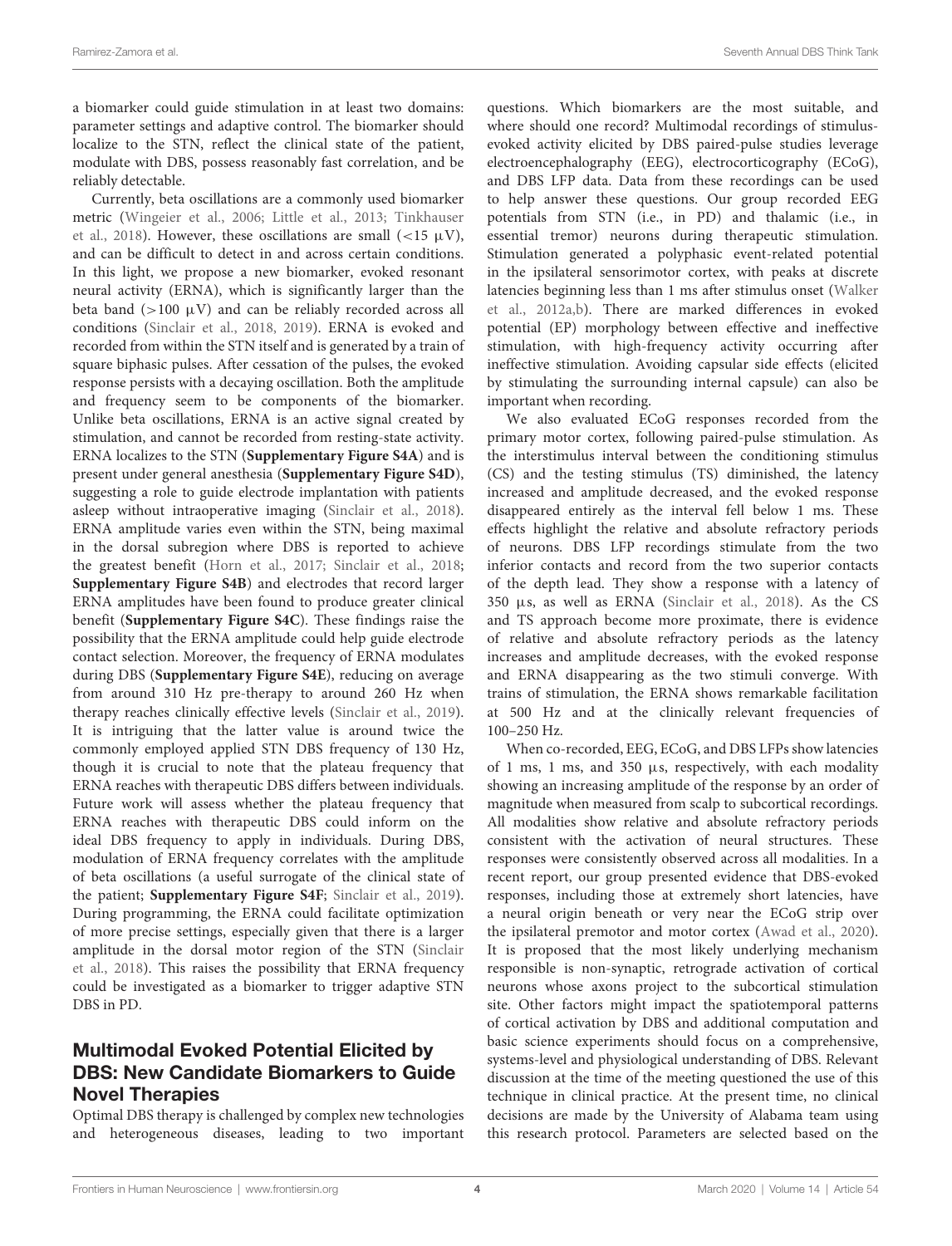most effective clinical response intraoperatively using a bipolar configuration with standard STN pulse width and frequencies.

### Neuronal Sources of Evoked Potentials

SNT DBS produces EPs both locally (i.e., in STN; sEP) and in the cortex (cEP). EPs can be regarded as a possible biomarker of neural responses to stimulation, but the origin of EP activity is not wholly clear. To address this issue, we used computational models to better understand the neural elements involved in—and contributing to—EPs.

The cEP included short-latency positive (P1), intermediate latency negative (N1), and long-latency positive (P2) responses in the rat (Kumaravelu et al., 2018) and human models (Walker et al., 2012a). Using a computational model of the thalamocortical (TC) network (Traub et al., 2005) to decipher the origin of cEPs (Kumaravelu et al., 2018), DBS was simulated by activating layer 5 pyramidal axons (antidromically) and applying inhibitory postsynaptic current to the thalamus (orthodromically), thereby mimicking hyper direct and indirect pathway activation, respectively. Model-based cEPs matched well with cEPs obtained from both rats and humans. P1 and N1 responses were due to the direct and recurrent activation of L5 pyramidal neurons, respectively, while P2 responses arose from polysynaptic activation of L2/3 pyramidal neurons following a cortico-thalamocortical loop. Antidromic activation alone can faithfully reproduce cEPs. Understanding anatomical pathways of cortical modulation can be used to optimize therapeutic targets, and cEPs may aid in electrode placement, selection of stimulation parameters, and/or in adaptive (closed) loop control.

Unlike thalamic DBS EPps (Kent et al., 2015), sEPs were polyphasic and highly stereotyped (Grill et al., 2015; Sinclair et al., 2018). Implementing a 3-dimensional biophysical model of the STN-GPe subcircuit enabled the determination of the origin of sEPs. Model-generated sEPs for 45 Hz and 130 Hz DBS were similar to sEPs from humans with PD, indicating the involvement of STN-GPe interactions and hyper direct axons. The early positive phase resulted from antidromic STN excitation, while the early negative phase reflected strong inhibition by local pallidal terminals. The high-frequency oscillations occurring after the DBS pulse were caused by quasiperiodic pallidal inhibition. As with cEPs, sEPs reveal functional connectivity, and may also be useful as a guide for lead placement or as signals for adaptive-loop control.

### ADVANCEMENTS IN RECENT TECHNIQUES IN NEUROMODULATION: EMERGING BRAIN TARGETS, USE OF MULTIPLE LEADS AND STEREOELECTROENCEPHALOGRAPHY (SEEG)

### Emerging DBS Targets in Non-motor **Disorders**

As the number of refereed publications reflects, the field and use of DBS have increased from the late 1990s to the present, as evidenced by less than 100 published papers to over 1,000 papers published per year (Lee et al., 2019). To characterize this growth and to describe the state of the field, a comprehensive overview was presented through data obtained using ClinicalTrials.gov. At the time of this Think Tank, there were 422 registered DBS trials. In recent years, there have been about 40 new studies entered per year. The purpose of these studies has varied from large classical trials for new indications to investigations focused on more novel uses and protocols of DBS (e.g., mindfulness during DBS to improve patient comfort). The majority of studies have been observational or early phase studies, with less than 10% being interventional phase III-IV trials. Approximately 60% of studies addressed the use of DBS for movement disorders, with other areas of interest including psychiatric conditions (e.g., obsessive-compulsive disorder, depression, etc.), cognitive disorders (Alzheimer's disease, non-Alzheimer's dementia, etc.), pain (e.g., headache, neuropathic pain), epilepsy, and others (e.g., tinnitus, lower urinary tract symptoms, etc.).

At present, 28 cerebral targets are utilized in DBS according to this registry. These targets (inclusive of multiple sites being used to treat the same disorder) included: PD [nucleus basalis of Meynert, STN, GPi, ventral intermediate thalamic nucleus, pedunculopontine nucleus (PPN)], depression (subgenual cingulate gyrus, habenula, medial forebrain bundle, inferior thalamic peduncle, ventral capsule/ventral striatum, nucleus accumbens and anterior limb of the internal capsule;), and obsessive-compulsive disorder (medial thalamus, inferior thalamic peduncle, ventral capsule/ventral striatum, nucleus accumbens, anterior limb of the internal capsule, bed nucleus of the stria terminalis and the STN; Budman et al., 2018; Lee et al., 2019). Nearby targets for the same disorder often may be no more than a few millimeters apart. As the number of disorders and brain targets under investigation continues to expand, improved neurosurgical targeting accuracy and current steering will be required to better define these targets and to delineate nuclei vs. pathway stimulation. As neurosurgical targeting becomes increasingly precise (and "personalized"), direct comparisons using crossover study designs will better inform the field. Advances in research and technology in the field of DBS might allow not only treatment of new disorders but also improve our understanding of the pathophysiological mechanisms of neuropsychiatric conditions and exploration of novel DBS targets using invasive and non-invasive approaches.

### Emerging DBS Targets in Motor Disorders

PPN DBS continues to be investigated for its role in the freezing of gait in PD. Interest is driven largely by the PPN's documented relationship to the mesencephalic locomotor region. Variability in PPN DBS outcomes has been attributed to electrode targeting, patient phenotype, outcome measure, and duration of benefit (Thevathasan et al., 2018). As regards electrode targeting, a recent study summarized PPN anatomy and targeting terminology and noted domains of uncertainty that require further investigation and elaboration (Hamani et al., 2016). Outcome measures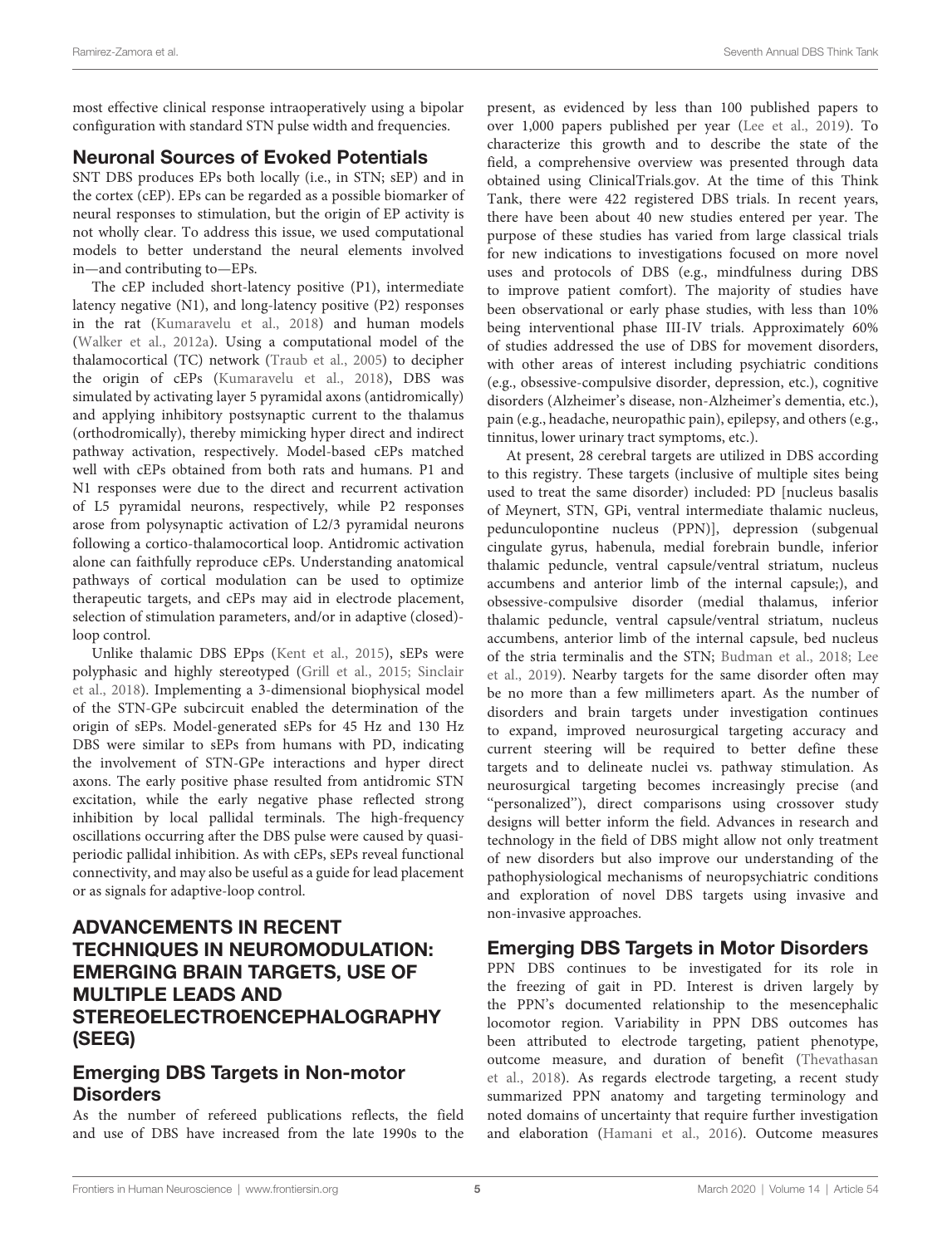have previously included the UPDRS as well as the use of questionnaires that specifically assess gait and freezing. While these are certainly valid, viable and of value, we opine that employing objective measures will likely facilitate the most useful and reproducible approaches. However, procedures used and data gained in gait laboratories may not represent real-world environments, and this variability of such environmental circumstances may be a critical factor for inducing freezing of gait. Indeed, many patients do not freeze (or display improvement of freezing) when in laboratory settings. Hence, reproducibility under laboratory conditions (i.e., efficacy) may not be a reliable measure—or predictor—of real-world effectiveness.

As well, it is important to note that the current state of knowledge on PPN DBS is derived from relatively smallscale studies, and there remains much room for continued (and broadened) investigation. For example, a single case of cyclical PPN DBS (DBS turned off overnight) provided extended benefit beyond that produced by non-cyclical PPN DBS (Stefani et al., 2013). Other approaches, including dual stimulation or dual-frequency stimulation of the STN and substantia nigra pars reticulata (SNr) for resistant axial motor impairment as well as spinal cord stimulation (Weiss et al., 2013; Samotus et al., 2018; Valldeoriola et al., 2019) and adaptive loop DBS has also been undertaken. Additional small uncontrolled studies are exploring other targets for refractory tremors including the caudal Zona incerta and the centromedian and parafascicular nuclei of the thalamus. Combined PPN and caudal zona incerta stimulation, stimulation of the Centromedian and Parafascicular nuclei of the thalamus, and extradural motor cortex stimulation are other targets currently being investigated for the management of refractory axial symptoms in PD (Anderson et al., 2017). While outcomes are promising, these (and additional) approaches will require further study.

#### Using Multiple DBS Targets

Electrodes with multiple contacts may be used to simultaneously reach many targets oriented along a dorsal-ventral axis. Exemplary cases have included stimulation of the STN and thalamus for mixed PD and ET-like action tremor (Baumann et al., 2012), as well as the aforementioned STN and SNr stimulation for gait and balance. Different electrode designs, such as the Boston Scientific 8-contact device (spanning 1.5 cm) may provide greater flexibility for simultaneously targeting multiple sites for DBS. This device could enable the option to stimulate the SNr, STN, posterior subthalamic region, and thalamus with a single trajectory.

A small double-blind, crossover study is currently in progress to test stimulation at many of these sites. Additionally, it is known that both GPi and globus Pallidus externa (Gpe) DBS may be beneficial for patients with PD (Vitek et al., 2004). Therefore, it may be of value to synergistically target the GPi and GPe, and double stimulation may be more beneficial than stimulation directed to either target alone. Further, a trial is currently underway that employs simultaneous targeting of GPi and the nucleus basalis of Meynert to affect motor and cognitive symptoms in PD (NCT02589925). Novel electrode designs may also prompt further innovation in multiple targeting approaches. The trend in the field has been slowly moving toward the use of multiple DBS targets. These can now be accessed with a single DBS device, and we believe that such developments will afford greater possibility, accuracy, and effectiveness for targeting multiple signs, symptoms, and dimensions of a variety of neuropsychiatric (and other) disorders.

### A Randomized Controlled Trial of Personalized Adaptive-Loop DBS to Ameliorate Treatment-Resistant **Depression**

Major depression is a leading cause of disability worldwide. As well, not all patients respond to pharmacological standard of care interventions. Thus, we believe that those patients resistant to current standards of care might benefit from the use of novel neurotechnologies like DBS. However, randomized control trials of using continuous DBS of pre-selected brain locations to treat major depression, while relatively efficacious, did not yield statistically significant results (Kisely et al., 2018). Difficulties in treating depression with DBS may be related to the complex and heterogeneous nature of this disorder. A personalized aDBS approach that takes into account inter-individual differences could address these challenges. We have designed a 3-stage randomized controlled trial for intervention against treatment-resistant depression (i.e., the PRESIDIO trial) that will test the feasibility, safety and initial efficacy of personalized adaptive-loop DBS with the NeuroPace Responsive Neurostimulation (RNS) System (NCT04004169). Enrollment will include 12 adults with severe treatment-resistant depression who have been unresponsive to four trials of antidepressant medication and psychotherapy.

During the first stage of the study, subjects will undergo temporary implantation of electrodes and will be tested for biomarkers and conduct stimulation endpoints in order to guide target selection. In the second stage, the NeuroPace RNS System will be implanted with lead placement guided by results achieved during stage 1. Subsequently, the short-term and long-term efficacy of personalized adaptive-loop DBS treatment will be examined. The primary outcome measure will be a change in the Montgomery-Asberg Depression Scale (MADRS) score after 6 weeks of treatment stimulation compared with 6 weeks of sham stimulation. Safety will be monitored and recorded throughout the trial. This trial will provide a first-time opportunity to obtain direct recordings of neural networks involved in—and focal to the treatment of—treatmentresistant depression. This trial may enable the identification of quantitative markers of depression and afford an understanding of their dynamics.

### Stereoelectroencephalography for DBS Targeting in Pediatric Patients

The targets of DBS treatment of pediatric secondary dystonia vary across patients. The current standard of care to confirm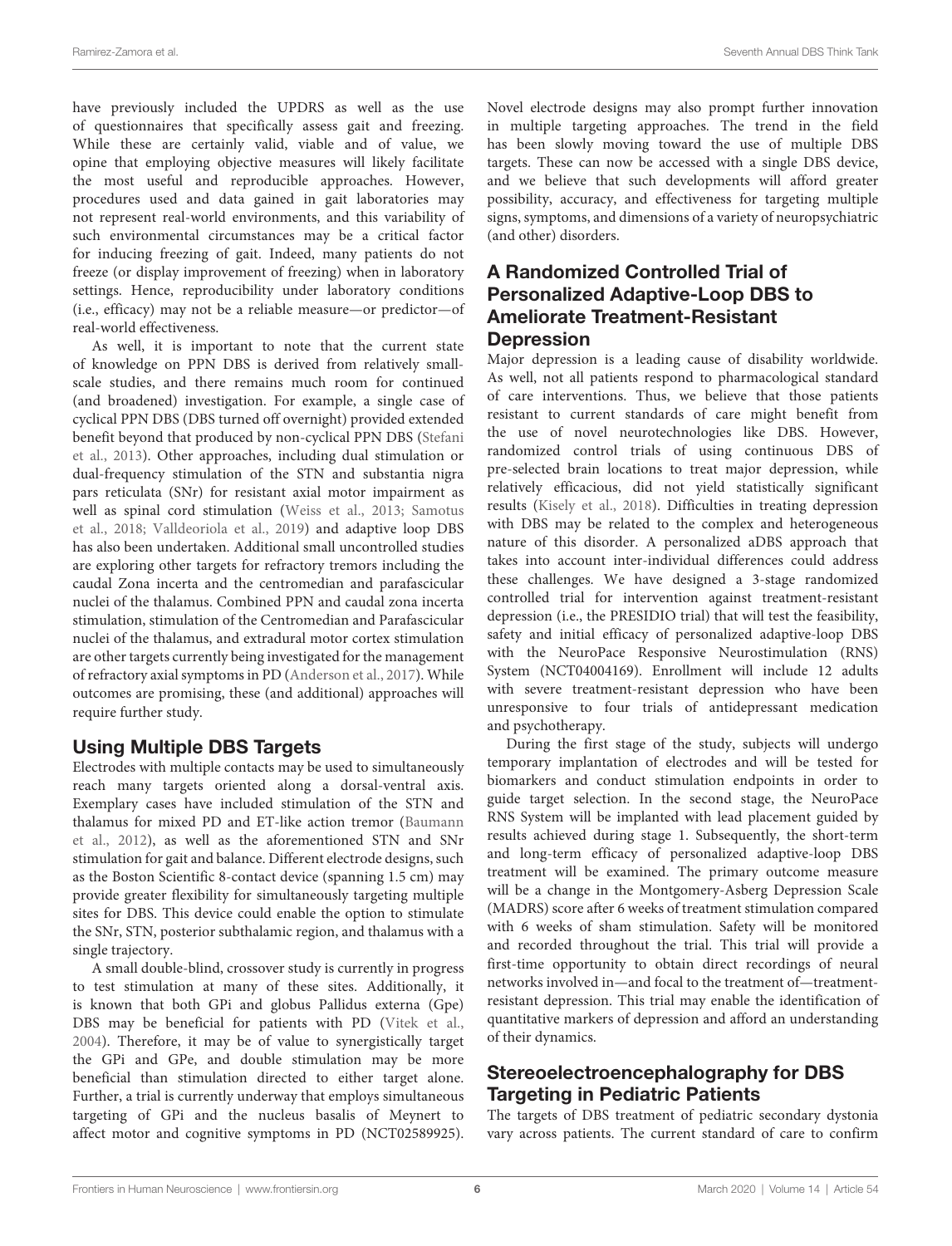DBS targets in secondary dystonia involves intra-operative microelectrode recordings, which entail waking the patient during surgery, and therefore necessitates anesthesia without intubation. However, there are children who are unable to tolerate this standard technique because of hyperkinetic dystonic movements and/or airway issues. To overcome this challenge, we have developed a novel 3-stage neuromodulation approach to determine clinically effective DBS targets (Sanger et al., 2018). At stage 1, patients are implanted with stereoelectroencephalography (SEEG) electrodes (Adtech mm16c) in ∼10 potential targets for 5 days of testing and observation. This testing involves single-unit recordings, confirmation of locations with peripherally- and intracortical-EPs, identification of the therapeutic window (efficacy and side effects), and the effect(s) of stimulation on specific tasks. These data can then be used to determine whether to proceed with the second stage (i.e., implantation of DBS leads) and third stage (i.e., implantation of the pulse generator). Typically, approximately 50% of patients with secondary dystonia who undergo DBS show clinically relevant improvement. In comparison, 88% of subjects showed improvements on dystonia scales (Burke-Fahn-Marsden Dystonia Rating Scale, an average improvement of 10 points), and no subjects had worsening of signs and symptoms when utilizing this neuromodulation approach. Overall, this approach was well-tolerated, but there was a significant microlesion effect that seemed to resolve within a week, and this effect may limit the number of thalamic leads to six. Moving forward it will be important to focus on smaller electrodes that may induce smaller microlesions and a simplified conversion to permanent leads.

### Use of SEEG for Early Evaluation of Novel Targets and Indications

Classical DBS targets have primarily been based on decades of clinical experience using therapeutic lesions. Advancements in neuroimaging, recording electrodes and overall insight to the node and network function in the brain (both in health and disease) have prompted consideration and exploration of new targets for DBS to treat an expanding number of pathologies. However, new targets and indications lack the validation necessary to move from promising preclinical studies to rigorous clinical trials. One possible means to address and close this gap between preclinical studies and clinical trials is SEEG. As discussed above, SEEG involves the temporary (<3 weeks) implantation of multiple depth electrodes with an array of contacts in different deep brain regions. SEEG electrodes are similar in size and impedance to traditional DBS electrodes, can be implanted into many regions simultaneously, and can utilize externalized stimulators to test novel waveforms and adaptive-loop paradigms. This technique has been used in epileptic patients since the 1960s to record the onset and early spread of seizures (Youngerman et al., 2019). This history of being a well-tolerated and safe technique affords SEEG a particular advantage when considering its use in other protocols and paradigms. Still, it is important to note that the use of SEEG in epilepsy patients may not provide direct comparative value for the use of this technique with DBS.

Yet this too provides a window of opportunity to assess the efficacy, effectiveness and relative research and clinical value of SEEG in tandem with DBS. Toward such ends, the SEEG may be used: (1) for research in patients without epilepsy; (2) with implantation of other (additional) electrodes for studying effects in recording and stimulating brain regions of patients with other (non-epileptic) disorders; (3) for clinical purposes; and (4) to modify the trajectory of clinical electrodes. Evidently, there are ethical issues that must be considered when deciding upon an implantation intent and strategy (e.g., institutional review board (IRB) approval, informed consent, FDA exemption, and scientific rationale rigor). Some examples of recent use of SEEG with DBS include treatment of tinnitus; developing brain-computer interfacing of the primary motor cortex; DBS of the dorsal hippocampal commissure for treatment of mesial temporal lobe epilepsy; DBS of the hypothalamus for treating hypertension; theta burst stimulation/of the fornix region for treatment of post-traumatic memory loss; and DBS of the rostral cingulum bundle for treatment of bipolar disorder. Thus, with proper approval, SEEG can provide a powerful tool to evaluate short-term stimulation of novel DBS targets, and in such ways, may be instrumental to the discovery of new methods and applications of DBS.

### NEW DEVELOPMENTS IN OPTOGENETICS AND DBS

### Thalamocortical (TC) Physiology in Autism

To understand how different gene mutations lead to a common behavioral phenotype, it is necessary to gain insight into the ways that diverse genetic etiologies converge at the level of neuronal circuit physiology, and how changes in these circuits are involved in behavior. Previous studies have identified prefrontal circuits that are operative in symptoms and signs of autism spectrum disorder (ASD; Cheon et al., 2011; Kalmbach et al., 2015; Demetriou et al., 2018; Brumback et al., 2018; Maximo and Kana, 2019). The integrity of the reciprocal circuit, from the thalamus to the prefrontal cortex (PFC), is required for many prefrontal-dependent behaviors (Parnaudeau et al., 2018). However, the ability to target these reciprocal prefrontal-TC circuits for neuromodulation is hampered by the lack of understanding of thalamic cell types (Rikhye et al., 2018). Apropos of this paucity of understanding, our current work focuses on single-cell electrophysiology of specific mediodorsal (MD) thalamic neurons that provide ascending input to the PFC, with emphasis upon the ways that these neurons are affected in a model of the autism-associated Fragile-X syndrome (FXS). Using a mouse model, retrograde tracers were stereotactically injected into the medial PFC to fluorescently label neurons in the thalamus that project to PFC. Using acute brain slices, whole-cell patch-clamp recordings were taken from visually-identified TC neurons in MD. It was observed that MD→mPFC neurons divide into two populations based on the presence or absence of a prominent conductance mediated by hyperpolarization and cyclic nucleotide-gated (HCN) channels (''voltage sag''). It was hypothesized that these two populations (''High Sag'' and ''Low Sag'') may be globally affected in autism models, or alternatively,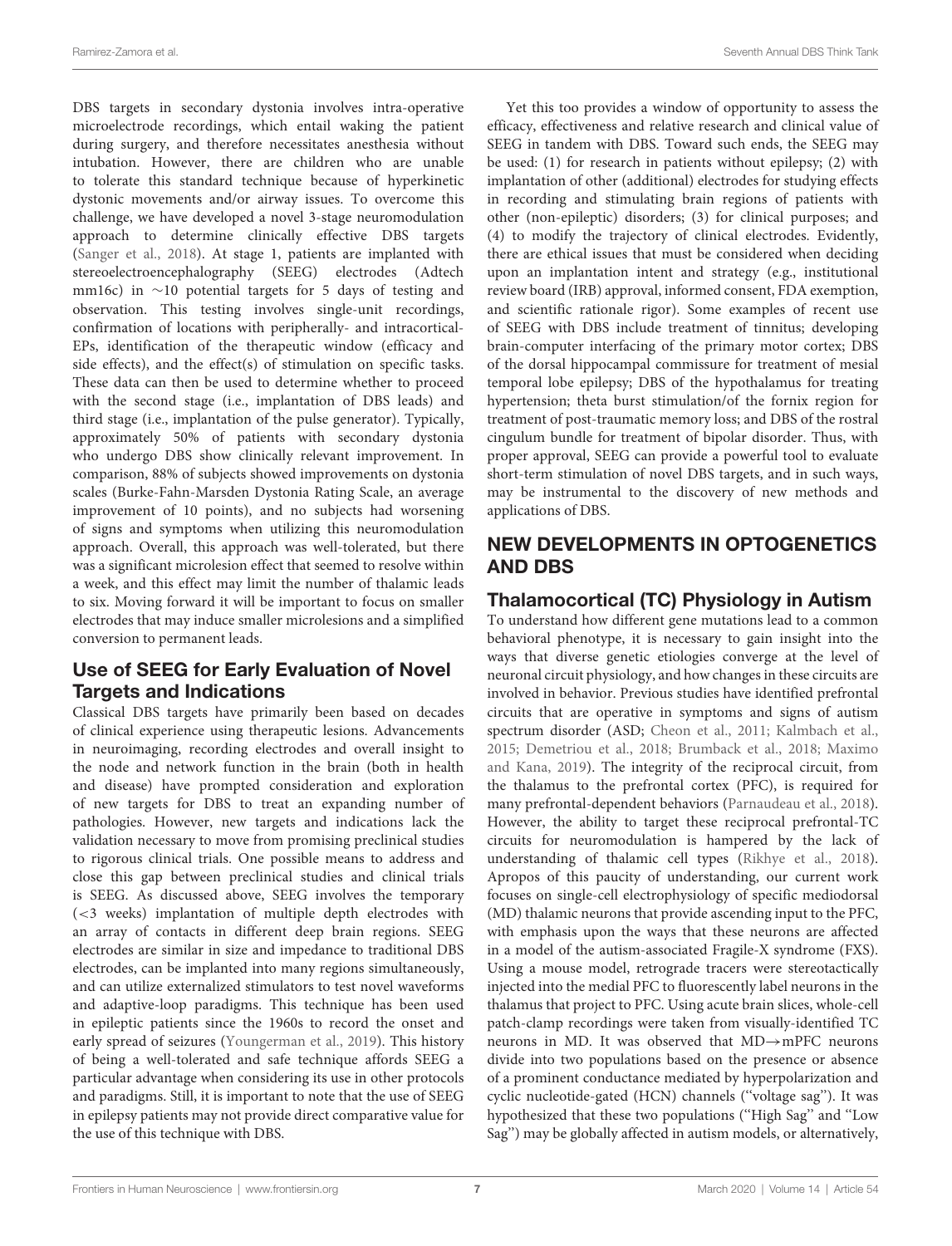that one population would be selectively impacted. To test this, recordings from these two populations of MD→mPFC neurons were taken in acute brain slices from FXS mice and control littermates. It was observed that in FXS mice, High Sag neurons were hypoexcitable; whereas Low Sag neurons were relatively unaffected. This mirrors findings of abnormal excitability in High Sag mPFC→MD neurons as previously described by our group and others. Ongoing studies aimed at obtaining in vivo recordings of LFPs and optogenetic manipulations will evaluate how differences in High and Low Sag neuron physiology influence TC oscillations and behavior. It is hoped that localizing symptoms and signs to specific circuits will help to create circuitlevel therapies regardless of the genetic cause of the disorder.

### Neural Circuit Mechanisms of Memory Retrieval: Toward Mechanistic Insights and Therapeutic Targets

A current approach to understanding memory involves activating populations of cerebral neurons in order to examine how specific circuits and networks interact with the hippocampus to form, store and retrieve information. Our studies are aimed at identifying frontal brain areas and networks that could contribute to top-down (i.e., cortico-hippocampal) vs. bottom-up (i.e., Hippocampo-cortical) memory processing. Such top-down networks are indicative of storage pathways that are relatively independent of acquisition pathways, and these pathways could prove to be viable targets for DBS-based therapy for Alzheimer's disease and/or Post-Traumatic Stress Disorder.

This technique involves injecting a retrograde virus to the hippocampus to identify direct inputs, including a direct prefrontal- -hippocampal pathway. Using tracer technology, it was demonstrated that these inputs were monosynaptic, and electrophysiological patch recordings revealed a prevalence of direct short-latency excitatory transmissions (Lee et al., 2017). Optical activation of the prefrontal inputs to the hippocampus suggested the existence of prefrontal cortical mechanisms that could drive goal-directed memory retrieval in the hippocampus. Further experiments using in vivo calcium imaging of the hippocampus, paired with optogenetic activation of prefrontal inputs elucidated that behavioral training fortified hub neurons in the hippocampus that exist within an otherwise uncorrelated neural ensemble. These hub neurons were preferentially targeted by top-down prefrontal inputs and appear to act as conduits to recruit other domains of the memory network. These results suggested that plasticity in the prefrontal corticohippocampal network may contribute to PFC engagement of (the most recently active) memory encoding cells to enable future rapid retrieval of important memories. These insights into PFC-hippocampal memory networks may be important to the development of next-generation neuromodulatory approaches to learning and memory acquisition, preservation, and retrieval.

### Optogenetic STN DBS

The mechanisms underlying the therapeutic effects of STN DBS for PD are still poorly understood. The anatomical heterogeneity of brain tissue is such that DBS can modulate the activity of multiple neuronal elements in the STN, as well as in surrounding regions. Optogenetic techniques that enable cell-type-specific activation allows assessment of the behavioral effects of selective stimulation of STN local neurons and hyper direct pathway axons (Gradinaru et al., 2009). Selective activation of STN excitatory neurons is not effective for treating Parkinsonian symptoms in the unilateral 6-OHDA lesioned rat model of PD (Gradinaru et al., 2009). However, this conclusion may have been influenced by the slow response kinetics of channelrhodopsin-2 (ChR2) precluding generation of the regular high rate activity required for symptom relief (McConnell et al., 2012, 2016), and it remained unclear whether STN local cells contributed to the therapeutic effects of DBS.

Therefore, we re-examined the role of STN local cells in mediating the symptom-relieving effects of STN DBS using a much faster opsin: Chronos (Klapoetke et al., 2014). Optogenetic stimulation of Chronos-expressing STN cells at 130 Hz reduced pathological circling behavior, in contrast to results obtained using the much slower ChR2 opsin. Furthermore, optogenetic DBS of STN with Chronos was strongly dependent upon stimulation rates: high-frequency DBS (75, 100, 130 pps) relieved ipsilateral turning; while low rates (5 and 20 pps) were ineffective. In addition, optogenetic STN DBS at 130 pps corrected the bias to use the unimpaired forepaw in forelimb stepping; while the low rate (20 pps) DBS was not effective. These results indicated that direct optogenetic stimulation of STN neurons was effective in treating the symptoms of parkinsonism in the 6-OHDA lesion rat, provided that a sufficiently fast opsin was used. These findings highlight that the kinetic properties of opsins can strongly influence the effects of optogenetic activation/inhibition, and therefore must be considered when employing optogenetics to study neural stimulation.

### HOLOGRAPHIC DEEP BRAIN STIMULATION; THE COMBINATORY USE OF MIXED, AUGMENTED, AND VIRTUAL REALITY AND DBS

Virtual reality (VR) and augmented reality (AR) are increasingly being utilized for research and clinical applications. Technologies such as the Oculus VR system, the Microsoft Hololens, and other VR and AR systems enable enhanced visualization of neuroanatomy within a 3-dimensional (3-D) environment. Currently, most neuroanatomy has been presented in 2-dimensional (2-D) images utilizing generic axonal pathways that have been derived from textbook illustrations. This approach has not been sufficiently accurate to understand the complexity of axonal pathways and the effect of stimulation as applicable to deep brain neuromodulatory approaches. The Microsoft Hololens was first demonstrated in 2013. The Hololens enabled researchers to render 3-D visualization and allowed multiple users to interact with a model while maintaining interaction with each other<sup>1</sup>.

The first step in developing an accurate 3-D model of an axonal pathway atlas for DBS is to reconstruct tractographically-

<sup>1</sup>https://case.edu/hololens/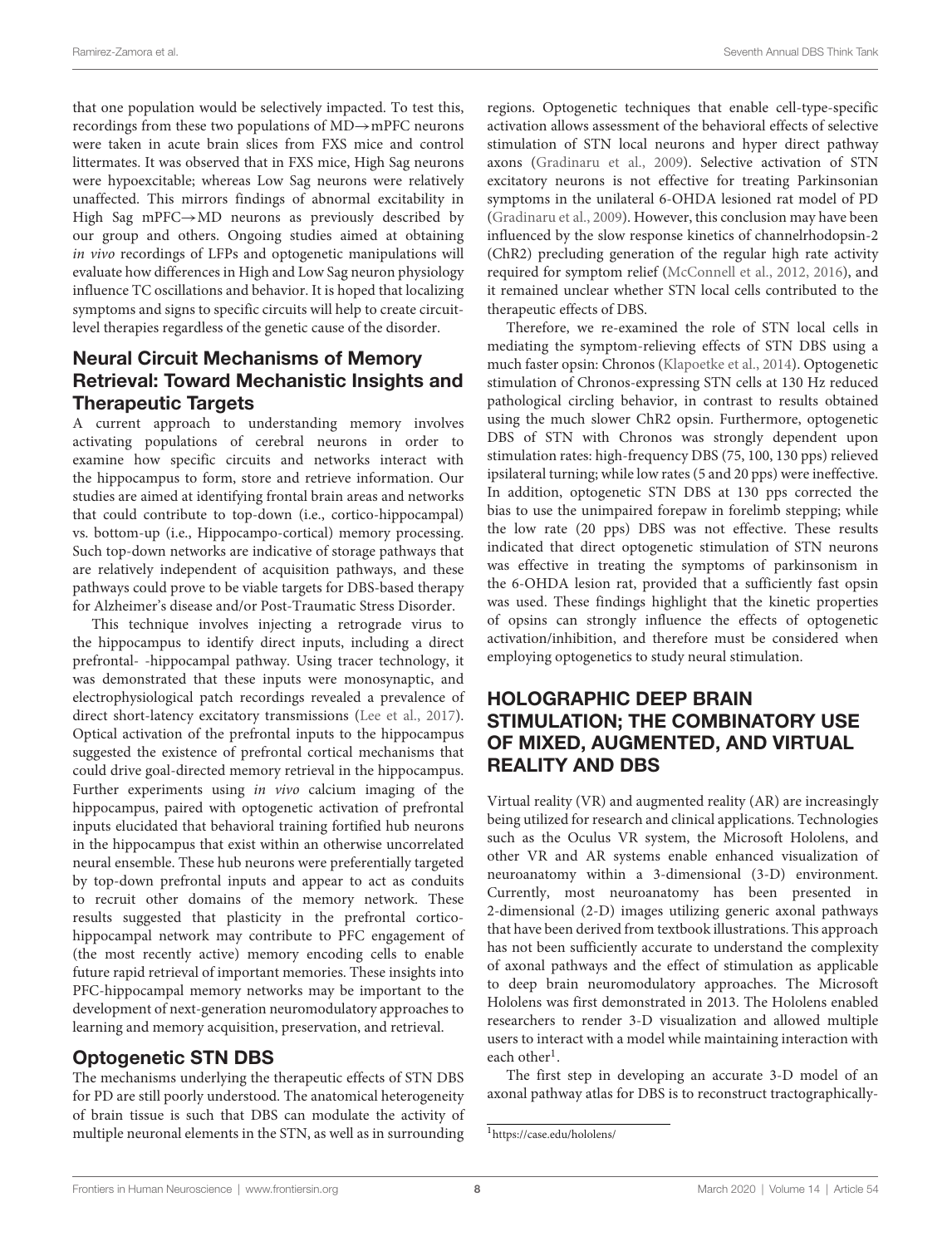based pathways in basal ganglia. Layers of cortical surface rendering and vasculature can be added to the holographic 3-D model to increase the interactivity within and between users (Petersen et al., 2019; **Supplementary Figure S5**). These components allow neurosurgeons to better understand the different pathways within, between, and across brain structures. After the structures and axonal pathways are constructed, users can adjust the electrode trajectory to display different DBS lead insertions. Combining the trajectory and volume of tissue activation facilitates the visualization of structures and pathways that potentially would be activated by stimulation. This method can be used to enhance patient-specific surgical planning. Holographic visualization provides a new medium for creating axonal pathway models that we believe will certainly advance the scientific understanding and clinical utility—and value—of DBS.

#### Using VR for Patient Engagement

The recent technological advancement coupled with the increased presence of social media has afforded growing opportunities for engaging and interacting with neurosurgical patients. In some circumstances, we believe that it is important to initiate the engagement of patients prior to commencing clinical care. To maximize pre-clinical patient engagement, we have developed informative social media and/or online websites that use AR simulation to provide high fidelity examples of prior surgical cases (Steinberger et al., 2020). This process allows patients to view and acquire gain knowledge of surgical procedures prior to the consultation, which can fortify patients' level of familiarity and comfort with the procedures to be implemented. Of course, it is important to obtain patient consent if and when sharing information on social media. As well, when sharing information using simulation for social media engagement, caution should be exercised to avoid any patient identifiers.

The surgical team should explain how the AR simulation is created and how the surgical plan will be based upon the simulation. Surgical Center, an FDA approved surgical planning software, is currently being used for all AR simulations at the Mt. Sinai School of Medicine. The software includes 3-D modeling of the brain, a patient-specific navigation system, and a non-distracting heads-up display. Using these technologies, surgeons can develop a tailored consultation based on types of surgery within the nervous system. AR simulation is increasing patient satisfaction and retention. For example, after using AR for patient consultation, patient satisfaction with (i.e., -Press Ganey Scores), and confidence in the surgical team was shown to increase. A pilot study at Stanford studied the effect of neurosurgical VR services on patient satisfaction and revealed that overall more positive evaluations of surgical experiences (Collins et al., 2018). Currently, a research study is underway to assess the effect(s) of AR simulation on several metrics of neurosurgical patient satisfaction due to AR. While contributory to an increased appreciation for, and relative value of the potential uses and benefit of AR-based neurosurgical simulations, there is also a need for large-scale randomized trials to further explore patient engagement, experience and satisfaction when using this technology.

### Using VR With Local Field Potential **Acquisition**

Beyond surgical planning and patient orientation, VR can be used to simulate real-world environments while simultaneously studying neural signals. One problem with current methods for measuring and/or modulating brain activity has been movement artifacts that may obscure the signal. In combination with wireless chronic recording and stimulation devices such as Neuropace RNS, the Medtronic Percept, and the Medtronic RC+S, VR has facilitated the development of simulated tasks that are naturalistic and therefore more ecologically valid in order to study the neural signals relevant to DBS therapies in awake behaving humans (Collins et al., 2018).

To accomplish this goal, Topalovic et al. (2019) have developed a wireless control and synchronization system for the Neuropace RNS system using a Raspberry Pi equipped with network synchronization. This is a lightweight portable system including the Neuropace programmer and accessory that can communicate with the neurostimulator. While working on the synchronization system, a challenge arose due to telemetryinduced artifacts in scalp EEG. Although the artifacts could be filtered from the signal, it was more beneficial to utilize a custom USB switch to turn off telemetry after the recordings start. This procedure prevented injecting artifacts into the neural recordings. Layered atop the synchronization system and VR was the latitude to add external biometrics using eye-tracking and inertia sensors to capture the comprehensive behavioral data simultaneously during neural recordings.

This system is not specific to the Neuropace RNS system, and it can be adjusted for use in another system by simply connecting the sensing program to a Raspberry Pi interface. This procedure allows for full integration. We have found this system to be capable of integrating VR and LFPs. Additionally, Aghajan et al recently published their work using VR/AR in combination with Neuropace RNS to study spatial memory (Aghajan et al., 2017). This platform enables novel methods to study intracranial EEG activities during freely moving tasks with naturalistic behavior under experimental control.

### ADVANCES IN COMMERCIAL TECHNOLOGY AND FUTURE DIRECTIONS

### Towards Adaptive Therapies in DBS

In recent years, DBS technology has evolved to improve patients' clinical outcomes and experience and interactions with the device. There are several mechanisms that can be employed to improve patient results, including calibration (optimizing parameters for specific patients and symptoms), lead localization, and the use of adaptive (closed-loop) technology. We opine that the improvement of aDBS applications will be particularly important—and necessary—to bridge this technology from research into clinical practice.

aDBS uses a marker to potentially trigger multiple stimulation parameters to improve the outcomes of stimulation. An example of this technology is provided by a Medtronic system, the Percept PC+S, that is capable of aDBS approaches for both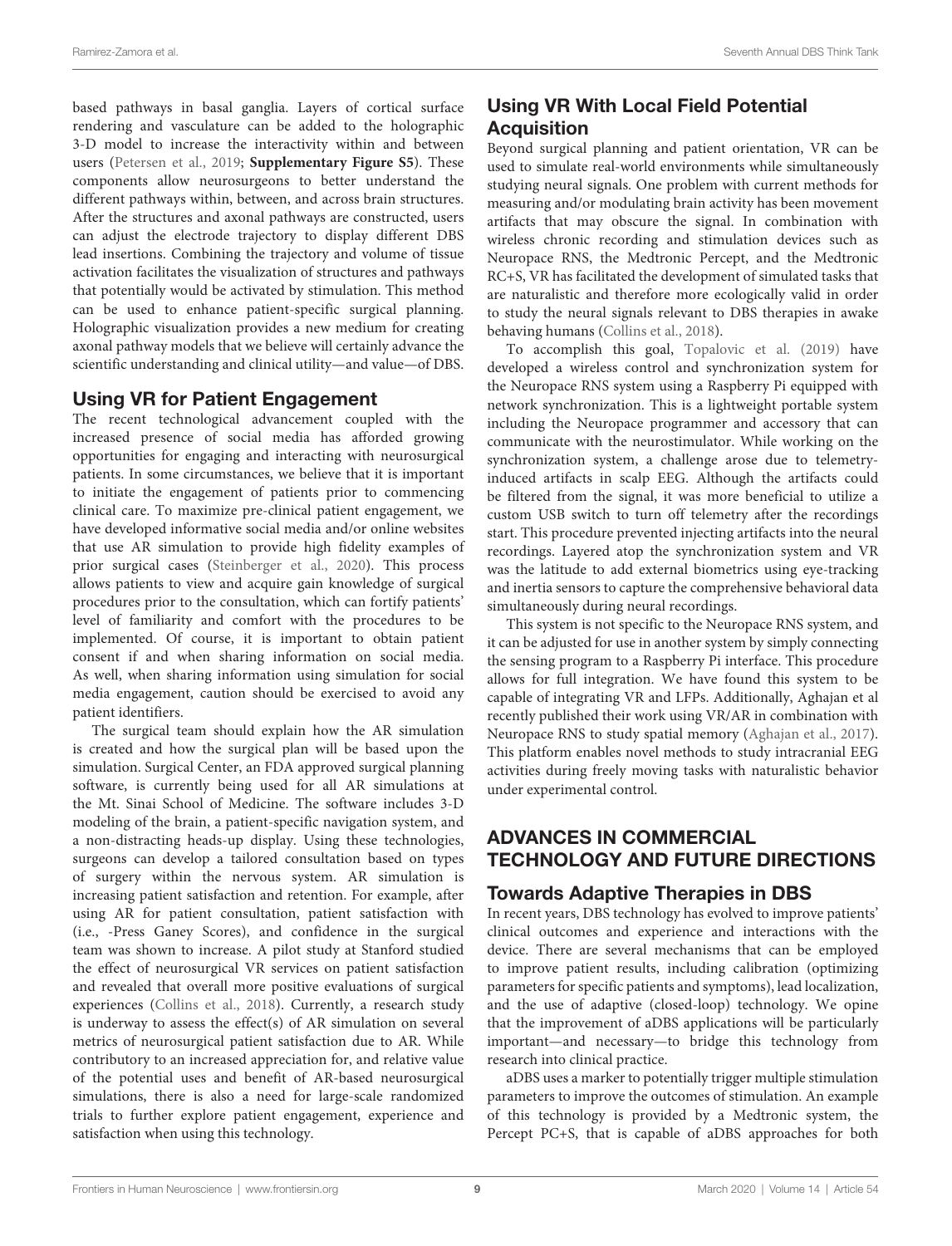research and clinical applications. The device offers state-ofthe-art stimulation capabilities and includes a sensing engine for recording during stimulation. The device was designed to offer flexible configurations and real-time recording with longer telemetry distances. The device is smaller than other units and has longer battery life. Utilizing the PC+S real-time sensing and controlling capabilities allows aDBS applications. However, iterative evidence of efficacy will be required to clear this system for clinical use.

Previous approaches in aDBS focused on disease indications (e.g., PD, essential tremor, dystonia, epilepsy, Tourette syndrome, etc.,) For each indication, the initial approach has been to identify a signal of interest and to create control parameters (i.e., how the sensing signal triggers the stimulation). Controller classes based on amplitude, triggered response, desynchronization patterns, and other settings can be used group or categorize applications. The goal of centering use on controller classes is to develop broad evidence of safety and utility in order to expedite broader access to these technologies without the limitations incurred by simply using narrow disease-based applications or signals of interest.

### Directional DBS: Looking Back to Look Ahead

Previous DBS Think Tanks have identified key limitations with the technologies available at the time. Technologies under development were evaluated for their potential to serve unmet needs, and for each experimental approach, the most pertinent unknowns were identified. For example, the use of a segmented lead to provide ''directional'' or axially-asymmetric stimulation fields was one such development that was assessed in prior Think Tanks (Deeb et al., 2016; Ramirez-Zamora et al., 2018). In this regard, three important questions were posed: (1) would dDBS achieve a wider therapeutic window?; (2) how would stimulation through smaller, higher impedance electrodes affect power consumption?; and (3) how many segmented contacts would need to be activated, and would current fractionalization technology (e.g., multiple independent current controllers or temporal fractionalization through multistimulation sets/ interleaving) be required to achieve effective "steering" of electric fields?

The Abbott-sponsored study of directional vs. omnidirectional (conventional) stimulation (PROGRESS) provides the first high-quality evidence to address these clinically pertinent questions. This study prospectively enrolled 234 patients with STN DBS across 32 actively enrolling sites in Europe, the United States, and Australia. The primary outcome measure, therapeutic window, was evaluated in a randomized, double-blinded manner, 3 months after study enrollment. Secondary endpoints (patient and physician preference, on-meds UPRDS III) were evaluated in a sequential single-arm cross-over design: all patients received 3 months of omnidirectional stimulation followed by 3 months of directional stimulation. A performance target of 60% of patients with gain in therapeutic window on at least one side with dDBS was defined—in agreement with the European regulatory agency—as the superiority end-point. Primary endpoint data were available for 202 patients at the time of this year's (2019) Think Tank. Of those evaluated, 90.6% of patients achieved a wider therapeutic window with dDBS (with a mean 40% gain in therapeutic window), thereby surpassing the superiority endpoint. Additionally, 86.6% of patients achieved a superior therapeutic window with the activation of a single segment compared to omnidirectional stimulation.

Directional stimulation achieved similar benefits at significantly lower therapeutic current strength (39% lower compared to conventional stimulation), which can have a meaningful positive impact on IPG lifespan. The programming approach prescribed as part of the protocol: prioritizing single segment activation and small step size for amplitude increments during a monopolar review, may importantly contribute to these results.

#### Focusing on Improving DBS Outcomes

Boston Scientific has been developing technologies to improve DBS outcomes and accelerate programming. One of these products, developed with Great Lakes NeuroTechnologies, is Kinesia StimPoint: a tablet-based solution for augmented programming. This software presents a 2-D plot (stimulation location vs. amplitude) used to test, score, and view the clinical outcome of stimulation. Scores can be entered manually, or automatically using integrated accelerometer-based objective measures. This process updates the 2-D plot to reveal a stimulation response surface, and an algorithm suggests next settings. Boston Scientific is working to add support for directional leads to StimPoint. Programming may also be aided using patient imaging data paired with 3D stimulation models as in the Guide XT software, developed with BrainLab. When available, the combination of surgical, imaging, and stimulation response priors with real-time clinical response may further assist programmers.

Prior experimental and modeling studies have demonstrated that using hyperpolarizing or depolarizing pre-stimulation pulses affects stimulation outcome, especially between fibers of differing (bio)physical properties (Grill and Mortimer, 1996). Simulation of microelectrode stimulation also suggests selectivity between cells and fibers may be possible (Grill and McLntyre, 2001). DBS experiments suggest that changes in the stimulating pulse results in changes in response (Akbar et al., 2016). Boston Scientific has developed research programming software which unlocks additional stimulator capability, without the need to alter device firmware. In particular, the software can control the polarity, amplitude, and pulse-width of additional active stimulation pulses, adding a pre- and post-pulse to the existing stimulation pulse. These pulses can be distributed across the lead electrodes (e.g., a pre-pulse to E1, stimulation to E1 and E2, and a post pulse to E2). Boston Scientific stimulators support combined pulse configurations of up to 12 active phases, enabling clinical testing of pulse shapes previously explored in computational models (Foutz and McIntyre, 2010).

The INSHAPE DBS project, led by KU Leuven, has tested various non-commercial pulses in PD and ET patients in a randomized double-blind crossover design using the above system. For this study, a sensing component was added by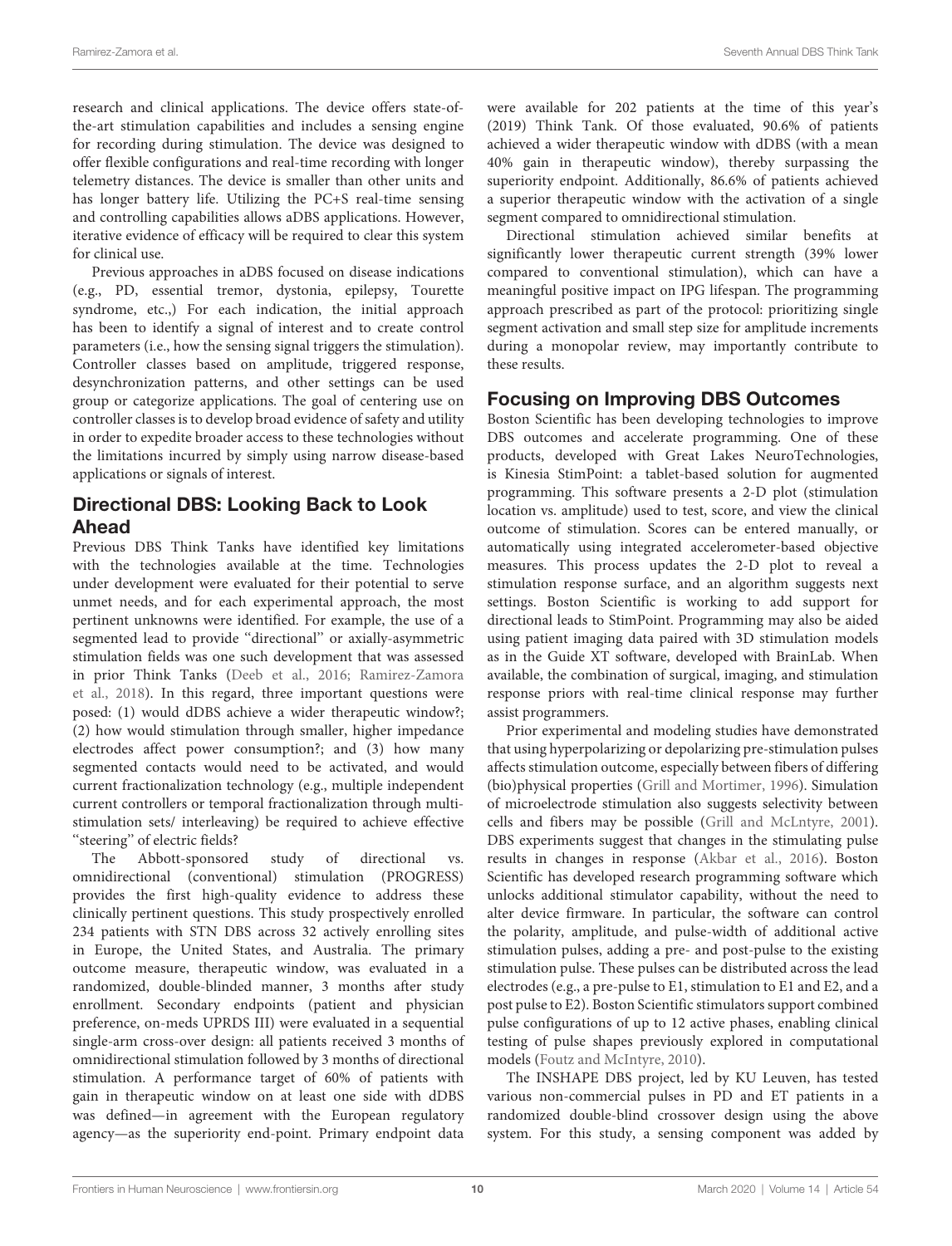including EPs recorded with EEG, and further testing will be performed in an expanded cohort in the chronic condition. The project has investigated 12 different stimulation pulses, combining cathodic, anodic, and biphasic pulses with additional hyperpolarizing pre-pulses of a low, medium, and high amplitude with pulse widths of 120, 240, and 360 µs. Therapeutic window was measured between the minimum current to observe a therapeutic response and the maximum current before observing any side effect. From preliminary data in 4 patients, these investigators found that the different combinations of stimulation pulses had distinct effects in the therapeutic window and that this effect was patient-specific. Additional research will be required to refine this technique toward improving clinical outcomes.

### NEUROETHICAL, LEGAL, AND SOCIO-CULTURAL ISSUES OF DBS

As this report, and proceedings from prior Think Tanks illustrate, DBS, like many domains of current and emerging neurotechnology, is advancing, in large part, because of increasingly sophisticated engineering, and expanding knowledge as well as an enhanced understanding of neural systems (Gunduz et al., 2015; Deeb et al., 2016; Rossi et al., 2016; Ramirez-Zamora et al., 2018, 2019). These advances are fostering growing consideration of DBS for studying and treating a broadening scope of neuropsychiatric disorders. Moreover, DBS research and clinical use are becoming ever more international, as several countries are dedicating considerable financial resources to large-scale neuroscientific and neurotechnological initiatives. The field is collaborative and competitive; and both collaboration and competition can evoke asymmetries in technological capability, focus and scope of research, and provision and access to interventions (Martin et al., 2016; Becker et al., 2017; Giordano, 2017). These asymmetries can—and likely will—occur both within nations (e.g., as reflective of differing economics, insurance coverage, etc.,), and between nations (i.e., in light of distinct cultures' economies, norms, and values, philosophies, ethics, and laws).

Thus, while some ethical issues can be similar or identical (e.g., risks of neurosurgery; inherent uncertainties of new technology), others may not (Martin et al., 2016; Becker et al., 2017). As we have noted, even fundamental ethical concepts (e.g., meanings, value, and questions about autonomy, as affected by DBS such as those described below) can be viewed and regarded through differing cultural lenses (Giordano, 2016). Laudably, several intra- and multi-national groups have committed resources to address the ethical-legal and social issues generated by DBS research and use (for example, the efforts of the United States' National Institutes of Health; and Asociación Mexicana de Neuroética, as reported in this article, as well as numerous others).

This is vital, given that the internationality of brain science enterprises would require any authentic neuroethics to be insightful, relevant, and responsive to issues arising in and from the development and applications of DBS—and other neurotechnologies—on the global stage (Rossi et al., 2014;

Ramirez-Zamora et al., 2018). To effectively approach these challenges—and opportunities—it will be important to establish some international forum for the iterative exchange of ideas (of currently committed programs, and newly emerging projects in neuroethics), that remains apace with worldwide developments, capabilities, and limitations of neuro-engineering and the social sphere.

### The IEEE Brain Initiative Neuroethics Program

Toward such ends, the Institute of Electrical and Electronics Engineers' (IEEE) Brain Initiative Neuroethics Subcommittee is engaged in a multi-year effort to identify current international trends in neuro-engineering; define uses in various contexts and practices; describe ethical-legal and social implications, issues, questions and problems; and develop guidelines for their responsible address. Bringing together subject matter experts in engineering, anthropology, philosophy, ethics and law (see www.braininitiative.org/alliance/ieee-brain), the project is creating an open-access, web-based (and print) platform that enables interactive discourse and ongoing updates as pertinent to developments in the field—and its spheres of application. Importantly, the project aims to develop: (1) consensus and dialectic among share- and stake-holders in the field; and (2) public visibility and awareness of the process. The project, which began in summer 2018 is aiming toward completion by mid/end-2021 (for more detailed information, see www.braininitiative.org/alliance/ieee-brain).

To be sure, the use of DBS, like any therapeutic approach, is aimed at providing maximum benefit for the good of those patients in need. As DBS gains in both technologic sophistication and relative popularity, we must be cognizant that the use of these technologies and techniques uphold patients' values and goals. These concerns call special attention to evaluating DBS and its outcomes, incorporating neuroethical assessment and guidance into research, and understanding the use of DBS in and across international contexts of use.

### Control, Personality, and Neuroethical Issues in the Use of DBS for PD

Gisquet (2008) have claimed that DBS is a disruptive experience for some patients due to the associated loss of control of the illness and of one's life, and the possibility of undesired personality changes incurred by the use of this technology. These concerns generated considerable conceptual neuroethical discourse, however, most publications addressing this topic were not based on empirical data (Frederic Gilbert and Ineichen, 2018). Thus, efforts are underway to employ empirical methods to re-examine assertions that DBS results in diminished control and undesired personality changes. Initial studies focused on DBS for PD systematically solicited patients' major symptomreduction and functional expectations and goals for DBS surgery. Changes in symptoms and patients' perception(s) of control were prospectively assessed at baseline, 3 months post-op, and 6 months post-op. It was found that overall, DBS significantly improved patients' symptoms and personal goals and that these outcomes were highly meaningful and valuable to them.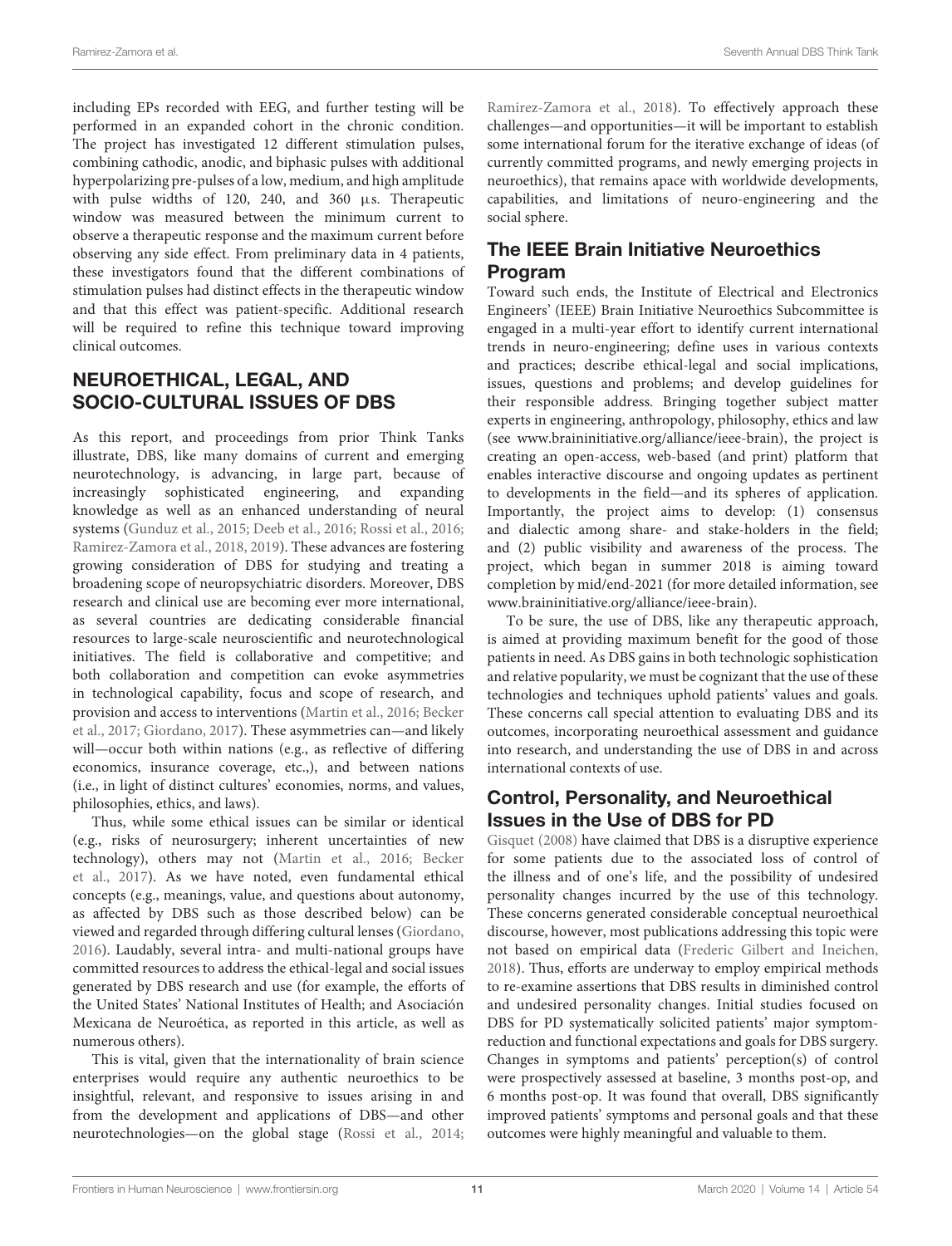Interestingly, despite conversations with multiple team members regarding expectations, symptoms that typically do not respond well to DBS (i.e., non-motor symptoms) were among those most cited as symptom-relevant goals (Kubu et al., 2017). Patients' underlying motivations to pursue DBS were primarily related to larger life goals including relationships, avocational pursuits, and work. Additionally, patients' sense of global control of their life significantly increased after DBS, whereas their desire to control their device decreased as patients developed increasing trust in the treatment team and their expertise. Importantly, these initial studies revealed that existing clinical measures do not fully capture patients' goals and motivations. This is a critical issue for assessing patient-centered care, the effectiveness of DBS, and the clinical team's performance (Kubu and Ford, 2012; Kubu et al., 2017, 2018). Furthermore, patients' primary treatment goals changed after DBS, calling into question the idea of how these expectations may change over time, and what this infers for consent.

Current studies are exploring patients' and family members' perspectives and experiences of the preservation of their most valued personality characteristics at different stages of PD and over the course of DBS, using a cohort of patients with PD diagnosed less than 1 year prior, diagnosed within 5–7 years prior, and patients approved for DBS. Preliminary results reveal that standard personality measures do not comprehensively assess what matters most to patients. Furthermore, patients retrospectively reported an average decline in valued personality characteristics over the course of PD across all three cohorts. However, patients who are candidates for DBS were significantly more likely to anticipate future gains in valued personality characteristics (closer to their premorbid level), whereas patients who are not candidates for DBS anticipated continued losses of valued personality characteristics over time. Finally, DBS was associated with personality ratings closer to reported historical scores and an increase in global control. In sum, these data refute some of the claims that DBS causes undesired personality changes, provides empirical evidence of what clinical goals and outcomes are most important to patients and families, and these findings highlight the need to develop clinical measures that are more patient-centered and more accurately address and reflect individual patients' values.

### Updates on the NIH BRAIN Initiative in Neuroethical Issues

As developments in technology and neuroscience introduce novel ethical challenges in research and clinical care, a more contemporary definition of the foci and functions of neuroethics—as a field and set of practices—is needed. Advances in neurotechnology research, development and use make it important to consider emerging questions and implications that such progress foster for research participants, family members, researchers, and the community-at-large. To address these questions and develop a roadmap for future inquiry in neuroethics, the National Institutes of Health (NIH) established an advisory committee under auspices of the Brain Research through Advancing Innovative Neurotechnologies (BRAIN) Initiative. In recognizing the need and value of supporting neuroethical inquiry and address, the NIH has begun to fund research and training projects through a variety of funding mechanisms (e.g., R01s, F32s), and administrative supplements to embed ethicists into BRAIN Initiative-supported research.

As we use novel neurotechnology in clinical trials, several guidelines have been developed, with safety being the most important factor to consider. In this regard, researchers should ensure informed consent processes are attentive towards psychosocial risks (i.e., changes in self-identity, effects of research interventions on interpersonal relationships, and potential shifts in patient values), and should include detailed protocols that address end-of-trial and post-trial responsibilities relevant to physical and psychological risks that may be incurred at post-study follow-up. Additionally, researchers should include a clinician on study teams to enable a better understanding of the clinical implications of research undertaken.

Moreover, it will be important to foster public education to create dialogs to communicate results of research in ways that be broadly understood. Crucial to this pursuit is an awareness of media influence on public views. To maximize the relevance and generalizability of DBS research, it will be even more important to include the public in neuroethical discourse. Finally, but certainly not least, interdisciplinary collaborations should be developed to more ably integrate neuroethical assessment and guidance to ongoing research projects. We believe that each and all of these steps will encourage attentiveness to neuroethical dimensions of DBS research while supporting training opportunities for the next generation of neuroethics, researchers and clinicians.

### Neuroethics in Global Context: The Use of DBS in Mexico

Research and clinical use of DBS are expanding beyond the developed world. This has prompted consideration if and to what extent DBS is cross-culturally valid, pertinent and valuable. As an exemplar, in Mexico, there are particular neuroethical, legal and socio-cultural issues (NELSCI) that might shape perceptions and evaluations of scientific and technological tools and techniques (Karen Herrera-Ferrá et al., 2019). These factors prompt consideration of proactive inclusiveness of diverse ethnocultural contexts and factors (e.g., needs, values, philosophies, beliefs and traditions) within and across countries, in order to better understand various views (i.e., culturallyframed cognition), specific local NELSCI, and attitudes that could direct the use -or non-use- of advanced neurotechnology, such as DBS. Comprehensive cultural competency could—and should—be developed and fortified to provide complementary reflections to enable more meaningful discourse, this will be important to identify and increase clinical goals and benefits, reduce burdens and harm(s), and in these ways, improve global efforts to promote and sustain ethically sound translational—and sensitively transnational—use of DBS.

### Summary and Conclusions

The Seventh Annual DBS Think Tank addressed in the most current: (1) commercially available technologies; (2) use of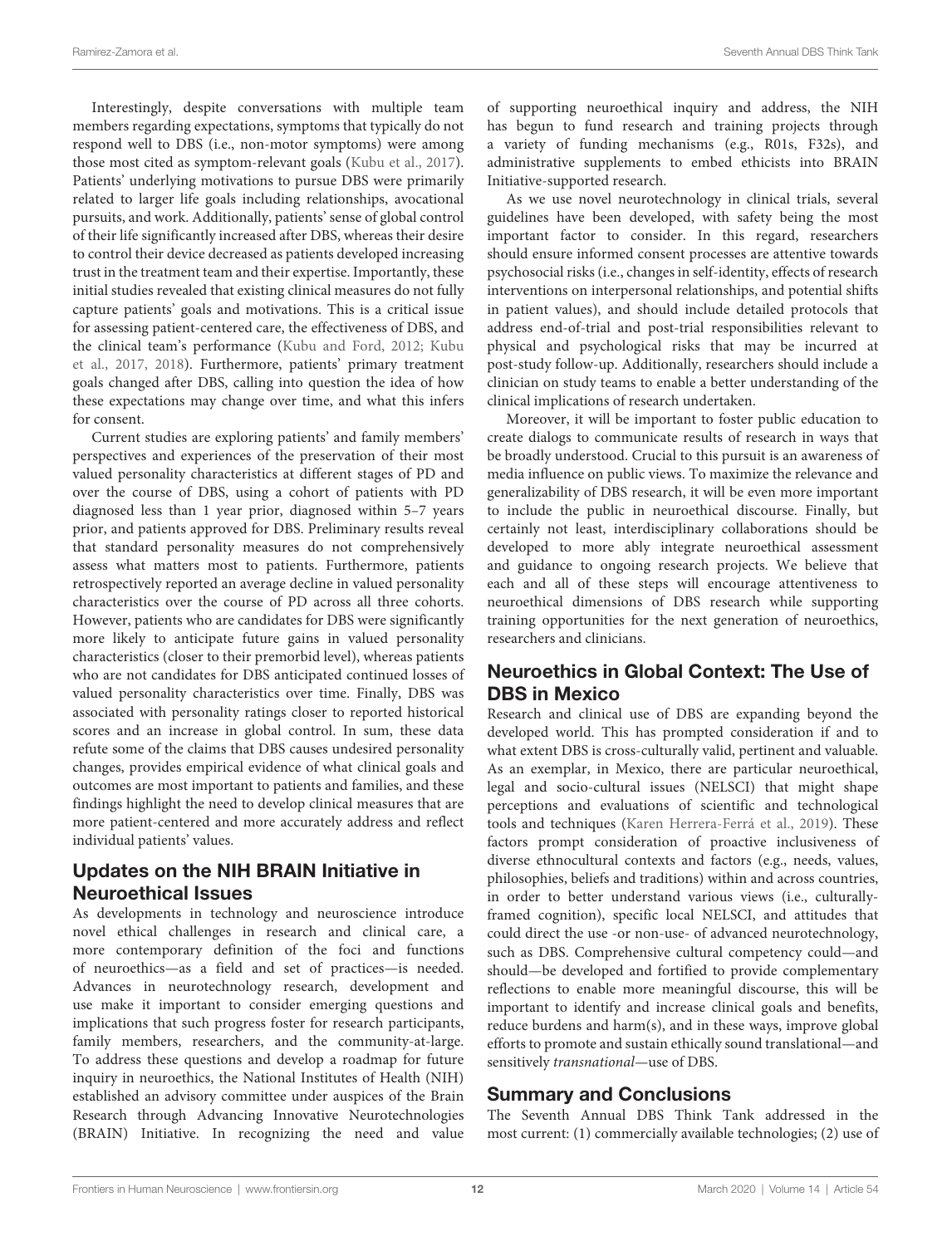advanced technologies to improve clinical outcomes; (3) research in neuromodulatory approaches to treating neuropsychiatric disorders; (4) use and utility of complex neurophysiological signals for advancing delivery of neurostimulation; and (5) ethical issues arising in and from research and use of DBS. Every year, the attendees of the DBS Think Tank are asked to answer a questionnaire in which they position different neurotechnologies on the Hype Cycle curve (**[Supplementary](#page-13-6) [Figure S6](#page-13-6)**). Sixty participants responded, the vast majority working at academic institutions and universities. The weighted-mean experience in the field of neurotechnology of the participants is 10 years. In the last year, DBS for Parkinson's disease and essential tremors remain at the slope of enlightenment. Similarly, vagus nerve stimulator (VNS) uses in obesity, rheumatoid arthritis, heart failure, and stroke are at the technology trigger. Interestingly, low-intensity focused ultrasound moved from technology trigger to peak of inflated expectations, which corresponds with its expanding applications. On the other hand, cochlear implants dropped from the slope of enlightenment to the trough of disillusionment.

These advances serve as both ''markers of progress'' and challenges and opportunities for ongoing address, engagement, and deliberation as we move to improve the functional capabilities and translational value of DBS. It is in this light that these proceedings are presented to inform the field and initiate ongoing discourse. As consistent with the intent, and spirit of this, and prior DBS Think Tanks, the overarching goal is to continue to develop multidisciplinary collaborations to rapidly advance the field and ultimately improve patient outcomes. Our ongoing work remains dedicated to these efforts.

# DATA AVAILABILITY STATEMENT

The datasets generated for this study will not be made publicly available. Individual investigators will provide datasets at time of publication of specific research.

# ETHICS STATEMENT

The studies involving human participants were reviewed and approved by Individual academic institutions. The patients/participants provided their written informed consent to participate in this study.

# AUTHOR CONTRIBUTIONS

AR-Z, JG, AG, JA, JC, SC, RE, JG, SL, BP, JW, PD, BP, SC, WG, HW, SL, RG, GT, WT, NS, AL, TF, AF, SS, GS, TS, JM, AB, PR, CM, LS, NS, CK, LS, KH-F, SG, BC, GS, CH, LA, WD, KF, and MO fulfilled the authorship criteria by substantial contributions to the conception of the work, providing data for the work, revisiting it critically for important intellectual content, approving the final version, and agreeing to be accountable for all aspects of the work in ensuring that questions related to the accuracy or integrity of any part of the work are appropriately investigated and resolved.

# FUNDING

JGi's work is supported in part by CSCI, the Henry M. Jackson Foundation for Military Medicine; Leadership Initiatives; and federal funds UL1TR001409 from the National Center for Advancing Translational Sciences (NCATS), National Institutes of Health, through the Clinical and Translational Science Awards Program (CTSA), a trademark of the Department of Health and Human Services, part of the Roadmap Initiative, ''Re-Engineering the Clinical Research Enterprise.'' AG acknowledges funding from the NSF PECASE 1553482, NIH R01 NS096008, NIH UH3 NS95553. JA reports funding from the Graduate School Preeminence Award NIH NINDS UH3. SC reports funding by the T32 National Institutes of Health, National Institute of Neurological Disorders and Stroke Grant T32NS082128. JGo reports funding from the Fulbright Scholar, cohort 2018-2020. However, Fulbright didn't have a role in the study. SL received funding from the National Center for Advancing Translational Sciences (TL1 TR001428). WG's work was supported by NIH R37 NS040894, R01 NS091236 and UH3 NS103468. HW receives research funding from the National Institutes of Health (UH3 NS100553), the Michael J. Fox Foundation (MJFF 15098), and funding for fellowship training from Medtronic. NS and WT acknowledge funding support by the Colonial Foundation, St Vincent's Hospital Research Endowment Fund, and the National Health and Medical Research Council (project grant #1103238, development grant #1113680), and support to the Bionics Institute from the Victorian Government through its operational infrastructure program. WT is supported by Lions International and the National Health and Medical Research Council. NS is supported through an Australian Government Research Training Program Scholarship. SS reports funding NIH UH3 NS103549. KS acknowledges funding from the National Institutes of Health award K23NS110962 NARSAD Young Investigator grant from the Brain and Behavioral Research Foundation, Ray and Dagmar Dolby Family Fund through the Department of Psychiatry at the University of California, San Francisco. AB reports funding from NIH/NINDS, K08 NS094643 Child Neurology Foundation, Pediatric Epilepsy Research Foundation (PERF) Scientific Research Grant University of Texas System Rising STARs Award University of Texas at Austin startup funds. PR acknowledges funding from the NIMH R00MH109652. NS reports funding from the National Institute of Neurological Disorders and Stroke (NS103802), the McKnight Foundation (Technological Innovations in Neuroscience Award), and the W.M. Keck Foundation. KC acknowledges that some of the research reported in this article was funded by the National Institute of Neurological Disorders and Stroke, Award Number RC1NS068086 and the National Institute of Mental Health, Award Number R01MH114853. The content is solely the responsibility of the author and does not necessarily represent the official views of the National Institute of Neurological Disorders and Stroke, National Institute of Mental Health, or the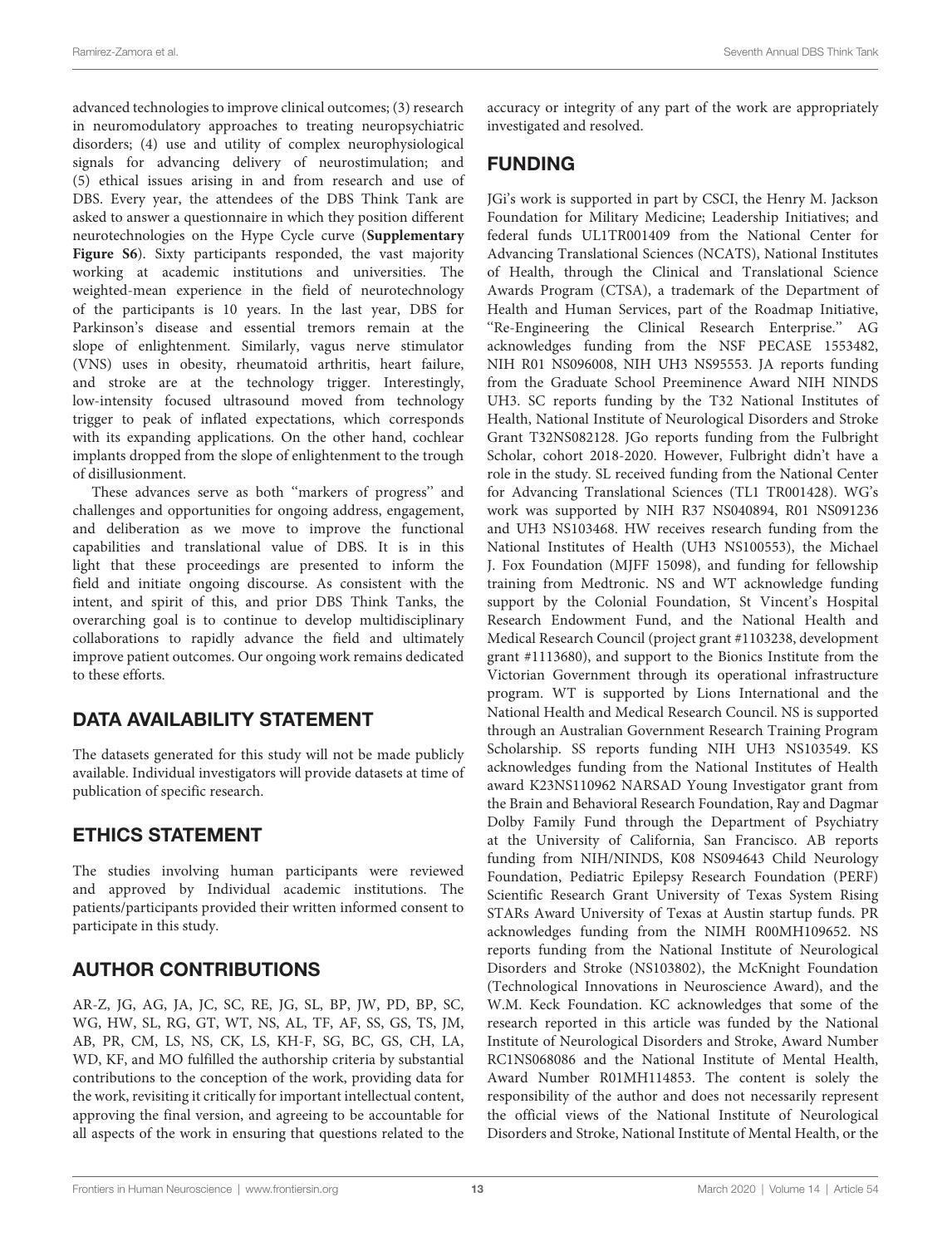National Institutes of Health. LRS reports funding from National Institutes of Health (NIH) grant number 1F32MH115419-01. GS reports funding for the INSHAPE study was provided by Boston Scientific Neuromodulation. MO's DBS research is supported by NIH R01 NR014852 and R01NS096008. All other authors indicate no funding sources pertinent to this work.

### ACKNOWLEDGMENTS

AR-Z acknowledges research support by Thomas and Carole Miller. JA acknowledges all the research groups that presented and attended this edition of DBS Think Tank. WG acknowledges collaborators including David Brocker, Isaac Cassar, Karthik Kumaravelu, Jaydeep Sambangi, Steve Schmidt, Chunxiu ''Traci'' Yu, and Dennis Turner. NS and WT acknowledge their clinical team – Kristian Bulluss and San San Xu – and engineering team – Hugh McDermott, Wee-Lih Lee, Thushara Perera, James Fallon, Nicola Acevedo and Angus Begg. AB acknowledges technical support provided by Polina Lyuboslavsky, Meredith McCarty, Aurora Weiden, and Madelynne Campbell. GS acknowledges among the many contributors to the INSHAPE study Prof. Bart Nuttin, Prof. Myles Mc Laughlin, Dr. Alexandra Boogers, PhD student, Jana Peeters, PhD student. All other authors report no acknowledgments.

### SUPPLEMENTARY MATERIAL

The Supplementary Material for this article can be found online at: [https://www.frontiersin.org/articles/10.3389/fnhum.](https://www.frontiersin.org/articles/10.3389/fnhum.2020.00054/full#supplementary-material) [2020.00054/full#supplementary-material.](https://www.frontiersin.org/articles/10.3389/fnhum.2020.00054/full#supplementary-material)

<span id="page-13-0"></span>FIGURE S1 | Adaptive Deep Brain Stimulation (aDBS) relies on identifying unique neurophysiological biomarkers using local field potentials (LFPs) at the cortical (using Ecog) or subcortical (through the DBS lead) level to trigger and deliver stimulation using an advanced sensing device (for additional details please refer to main text).

### **REFERENCES**

- Aghajan, Z. M., Schuette, P., Fields, T. A., Tran, M. E., Siddiqui, S. M., Hasulak, N. R., et al. (2017). Theta oscillations in the human medial temporal lobe during real-world ambulatory movement. Curr. Biol. 27, 3743.3–3751.3. [doi: 10.1016/j.cub.2017.10.062](https://doi.org/10.1016/j.cub.2017.10.062)
- Akbar, U., Raike, R. S., Hack, N., Hess, C. W., Skinner, J., Martinez-Ramirez, D., et al. (2016). Randomized, blinded pilot testing of nonconventional stimulation patterns and shapes in Parkinson's disease and essential tremor: evidence for further evaluating narrow and biphasic pulses. Neuromodulation 19, 343–356. [doi: 10.1111/ner.12397](https://doi.org/10.1111/ner.12397)
- Anderson, D., Beecher, G., and Ba, F. (2017). Deep brain stimulation in Parkinson's disease: new and emerging targets for refractory motor and nonmotor symptoms. Parkinsons Dis. 2017:5124328. [doi: 10.1155/2017/5124328](https://doi.org/10.1155/2017/5124328)
- <span id="page-13-1"></span>Arlotti, M., Marceglia, S., Foffani, G., Volkmann, J., Lozano, A. M., Moro, E., et al. (2018). Eight-hours adaptive deep brain stimulation in patients with Parkinson disease. Neurology 90, e971–e976. [doi: 10.1212/wnl.0000000000005121](https://doi.org/10.1212/wnl.0000000000005121)
- Awad, M. Z., Irwin, Z. T., Vaden, R. J., Guthrie, B. L., and Walker, H. C. (2020). Short latency cortical evoked potentials elicited by subthalamic nucleus deep brain stimulation: commentary and results from paired pulse studies. Clin. Neurophysiol. 131, 465–467. [doi: 10.1016/j.clinph.2019.11.015](https://doi.org/10.1016/j.clinph.2019.11.015)

<span id="page-13-2"></span>FIGURE S2 | Example of a neuronal closed loop-DBS trial: upper panel demonstrates fluctuation of subthalamic nucleus (STN) beta power within, above and below the dual thresholds; lower panel demonstrates the DBS voltage response. The insert highlights the decision events over a 1 s period, whether DBS voltage increased (red triangles), stayed the same (no symbols), or decreased (blue triangles). From [Velisar et al.](#page-16-2) [\(2019\)](#page-16-2) with permission.

<span id="page-13-5"></span>**FIGURE S3** | Real-time collection of local field potential to enable high accuracy differentiation of clinical states for adaptive neuromodulation (i.e., home environments).

FIGURE S4 | DBS evoked resonant neural activity (ERNA). (A) Applying stimulation in the vicinity of the STN elicits evoked responses with decaying oscillation morphology. Columns show the ERNA recorded at each electrode when stimulation was applied to different electrodes (indicated by crossed axes) in a person with PD. A 3D reconstruction illustrating electrode positions (green: STN, blue: substantia nigra). (B) Normalized ERNA amplitude varies with electrode position with respect to (w.r.t) the STN in people with PD (20 hemispheres tested; box: 25th–75th percentiles; line: median; whiskers: range). \*\*\* $p \le 0.001$ , \*\* $p$  < 0.01, \* $p$  < 0.05. (C) Mean Unified Parkinson's Disease Rating Scale (UPDRS) improvement from stimulation after ranking electrodes within each hemisphere according to ERNA amplitude (rank 1: largest ERNA; bars: standard error). Results from 10 PD patients tested post-surgery (20 hemispheres). (D) ERNA recorded in a person with PD at electrode implantation (blue) and under general anesthesia 560 days postop (red). (E) ERNA frequency decreases with increasing DBS amplitude (19 hemispheres tested). Red bars:  $p \le 0.001$ ; yellow bars:  $p < 0.05$ . (F) ERNA frequency correlates with relative beta band (13-30 Hz) amplitude across the stimulation levels shown in (E;  $\rho = 0.58$ ,  $p < 0.001$ ). Colors represent different hemispheres tested. Panels (A-D) from [Sinclair et al.](#page-15-19) [\(2018\)](#page-15-19) with permission. Panels (E,F) from [Sinclair et al.](#page-15-20) [\(2019\)](#page-15-20) with permission.

FIGURE S5 | Illustration of Pathway Generation Process including: (A) histological data from the Morel atlas, (B) histological data fitted to the CIT 168 brain atlas, (C) preliminary pathway trajectories were generated using information from the MRI, histology, and previous literature, (D) mean trajectories were generated for each pathway, (E) preliminary streamline bundles were generated, (F) using the HoloLens system, these pathways were visualized, discussed, and manually edited via holographic interactions with the neuroanatomists and (G) finalized pathways. From [Petersen et al.](#page-15-21) [\(2019\)](#page-15-21) with permission.

<span id="page-13-6"></span>FIGURE S6 | Hype Cycle schematic representation. This Figure represents the position of certain DBS-associated technologies at different stages of development on the Hype Cycle curve [\(Fenn,](#page-14-10) [1999\)](#page-14-10).

- Baumann, C. R., Imbach, L. L., Baumann-Vogel, H., Uhl, M., Sarnthein, J., and Surucu, O. (2012). Interleaving deep brain stimulation for a patient with both Parkinson's disease and essential tremor. Mov. Disord. 27, 1700–1701. [doi: 10.1002/mds.25221](https://doi.org/10.1002/mds.25221)
- Becker, K., Shook, J. R., Darragh, M., and Giordano, J. (2017). A four-part working bibliography of neuroethics: part 4—ethical issues in clinical and social applications of neuroscience. Philos. Ethics Humanit. Med. 12:1. [doi: 10.1186/s13010-017-0043-y](https://doi.org/10.1186/s13010-017-0043-y)
- Brumback, A. C., Ellwood, I. T., Kjaerby, C., Iafrati, J., Robinson, S., Lee, A. T., et al. (2018). Identifying specific prefrontal neurons that contribute to autismassociated abnormalities in physiology and social behavior. Mol. Psychiatry 23, 2078–2089. [doi: 10.1038/mp.2017.213](https://doi.org/10.1038/mp.2017.213)
- Budman, E., Deeb, W., Martinez-Ramirez, D., Pilitsis, J. G., Peng-Chen, Z., Okun, M. S., et al. (2018). Potential indications for deep brain stimulation in neurological disorders: an evolving field. Eur. J. Neurol. 25:434-e30. [doi: 10.1111/ene.13548](https://doi.org/10.1111/ene.13548)
- <span id="page-13-3"></span>Cagnan, H., Little, S., Foltynie, T., Limousin, P., Zrinzo, L., Hariz, M., et al. (2014). The nature of tremor circuits in parkinsonian and essential tremor. Brain 137, 3223–3234. [doi: 10.1093/brain/awu250](https://doi.org/10.1093/brain/awu250)
- <span id="page-13-4"></span>Cagnan, H., Pedrosa, D., Little, S., Pogosyan, A., Cheeran, B., Aziz, T., et al. (2017). Stimulating at the right time: phase-specific deep brain stimulation. Brain 140, 132–145. [doi: 10.1093/brain/aww286](https://doi.org/10.1093/brain/aww286)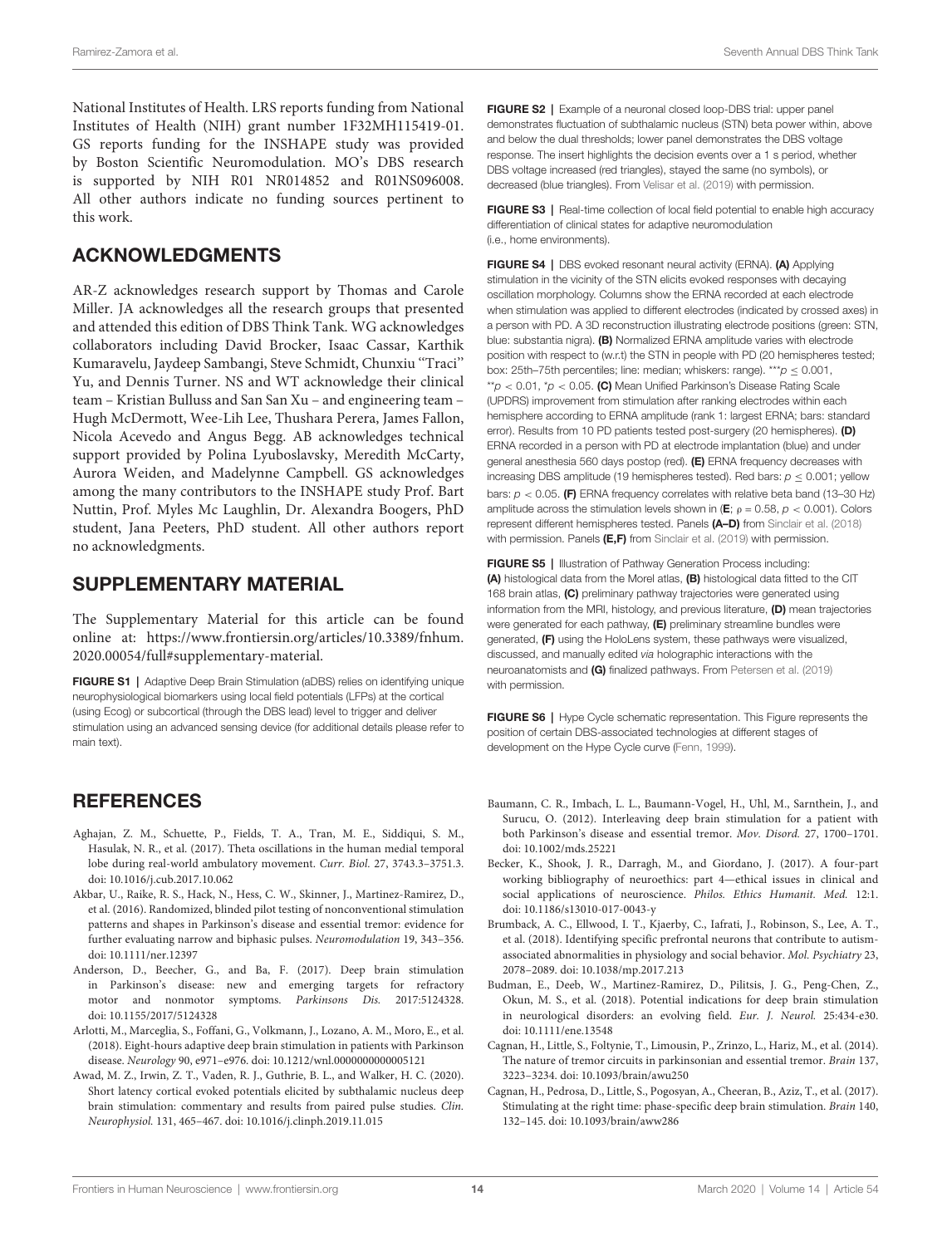- Cheon, K. A., Kim, Y. S., Oh, S. H., Park, S. Y., Yoon, H. W., Herrington, J., et al. (2011). Involvement of the anterior thalamic radiation in boys with high functioning autism spectrum disorders: a diffusion tensor imaging study. Brain Res. 1417, 77–86. [doi: 10.1016/j.brainres.2011.](https://doi.org/10.1016/j.brainres.2011.08.020) [08.020](https://doi.org/10.1016/j.brainres.2011.08.020)
- Collins, M. K., Ding, V. Y., Ball, R. L., Dolce, D. L., Henderson, J. M., and Halpern, C. H. (2018). Novel application of virtual reality in patient engagement for deep brain stimulation: a pilot study. Brain Stimul. 11, 935–937. [doi: 10.1016/j.brs.2018.03.012](https://doi.org/10.1016/j.brs.2018.03.012)
- <span id="page-14-7"></span>Contarino, M. F., Bour, L. J., Verhagen, R., Lourens, M. A., De Bie, R. M., Van Den Munckhof, P., et al. (2014). Directional steering: a novel approach to deep brain stimulation. Neurology 83, 1163–1169. [doi: 10.1212/WNL.000000000](https://doi.org/10.1212/WNL.0000000000000823) [0000823](https://doi.org/10.1212/WNL.0000000000000823)
- <span id="page-14-1"></span>Deeb, W., Giordano, J. J., Rossi, P. J., Mogilner, A. Y., Gunduz, A., Judy, J. W., et al. (2016). Proceedings of the fourth annual deep brain stimulation think tank: a review of emerging issues and technologies. Front. Integr. Neurosci. 10:38. [doi: 10.3389/fnint.2016.00038](https://doi.org/10.3389/fnint.2016.00038)
- <span id="page-14-8"></span>Dembek, T. A., Reker, P., Visser-Vandewalle, V., Wirths, J., Treuer, H., Klehr, M., et al. (2017). Directional DBS increases side-effect thresholds-A prospective, double-blind trial. Mov. Disord. 32, 1380–1388. [doi: 10.1002/mds.](https://doi.org/10.1002/mds.27093) [27093](https://doi.org/10.1002/mds.27093)
- Demetriou, E. A., Lampit, A., Quintana, D. S., Naismith, S. L., Song, Y. J. C., Pye, J. E., et al. (2018). Autism spectrum disorders: a meta-analysis of executive function. Mol. Psychiatry 23, 1198–1204. [doi: 10.1038/mp.](https://doi.org/10.1038/mp.2017.75) [2017.75](https://doi.org/10.1038/mp.2017.75)
- <span id="page-14-10"></span>Fenn, J. (1999). "When to leap on the hype cycle," Decision Framework DF-08-6751. Research Note. GartnerGroup RAS Services June 30, 1999, with permission.
- <span id="page-14-9"></span>Fernández-García, C., Foffani, G., Dileone, M., Catalan-Alonso, M. J., Gonzalez-Hidalgo, M., Barcia, J. A., et al. (2017). Directional local field potential recordings for symptom-specific optimization of deep brain stimulation. Mov. Disord. 32, 626–628. [doi: 10.1002/mds.26949](https://doi.org/10.1002/mds.26949)
- Foutz, T. J., and McIntyre, C. C. (2010). Evaluation of novel stimulus waveforms for deep brain stimulation. J. Neural Eng. 7:066008. [doi: 10.1088/1741-](https://doi.org/10.1088/1741-2560/7/6/066008) [2560/7/6/066008](https://doi.org/10.1088/1741-2560/7/6/066008)
- Frederic Gilbert, J. N. M. V., and Ineichen, C. (2018). Deflating the ''DBS causes personality changes'' bubble. Neuroethics [doi: 10.1007/s12152-018-](https://doi.org/10.1007/s12152-018-9373-8) [9373-8](https://doi.org/10.1007/s12152-018-9373-8) [Epub ahead of print].
- Giordano, J. (2016). Commentary: the value of patient benefit: consideration of framing contingencies to guide the ethical use of DBS-a case analysis. Camb. Q. Healthc. Ethics 25, 755–758. [doi: 10.1017/s09631801160](https://doi.org/10.1017/s0963180116000530) [00530](https://doi.org/10.1017/s0963180116000530)
- Giordano, J. (2017). Toward an operational neuroethical risk analysis and mitigation paradigm for emerging neuroscience and technology (neuroS/T). Exp. Neurol. 287, 492–495. [doi: 10.1016/j.expneurol.2016.](https://doi.org/10.1016/j.expneurol.2016.07.016) [07.016](https://doi.org/10.1016/j.expneurol.2016.07.016)
- Gisquet, E. (2008). Cerebral implants and Parkinson's disease: a unique form of biographical disruption? Soc. Sci. Med. 67, 1847–1851. [doi: 10.1016/j.](https://doi.org/10.1016/j.socscimed.2008.09.026) [socscimed.2008.09.026](https://doi.org/10.1016/j.socscimed.2008.09.026)
- Gradinaru, V., Mogri, M., Thompson, K. R., Henderson, J. M., and Deisseroth, K. (2009). Optical deconstruction of parkinsonian neural circuitry. Science 324, 354–359. [doi: 10.1126/science.1167093](https://doi.org/10.1126/science.1167093)
- Grill, W. M., Brocker, D. T., Swan, B. D., Kent, A. R., Turner, D. A., and Hickey, P. T. (2015). Local Evoked Potentials Recorded During Subthalamic Nucleus Deep Brain Stimulation in Humans with Parkinson's Disease. Chicago, IL: Society for Neuroscience.
- Grill, W. M., and McLntyre, C. C. (2001). Extracellular excitation of central neurons: implications for the mechanisms of deep brain stimulation. Thalamus Relat. Syst. 1, 269–277. [doi: 10.1016/s1472-9288\(01\)](https://doi.org/10.1016/s1472-9288(01)00025-5) [00025-5](https://doi.org/10.1016/s1472-9288(01)00025-5)
- Grill, W. M. Jr., and Mortimer, J. T. (1996). The effect of stimulus pulse duration on selectivity of neural stimulation. IEEE Trans. Biomed. Eng. 43, 161–166. [doi: 10.1109/10.481985](https://doi.org/10.1109/10.481985)
- <span id="page-14-0"></span>Gunduz, A., Morita, H., Rossi, P. J., Allen, W. L., Alterman, R. L., Bronte-Stewart, H., et al. (2015). Proceedings of the second annual deep brain stimulation think tank: what's in the pipeline. Int. J. Neurosci. 125, 475–485. [doi: 10.3109/00207454.2014.](https://doi.org/10.3109/00207454.2014.999268) [999268](https://doi.org/10.3109/00207454.2014.999268)
- Hamani, C., Aziz, T., Bloem, B. R., Brown, P., Chabardes, S., Coyne, T., et al. (2016). Pedunculopontine nucleus region deep brain stimulation in Parkinson disease: surgical anatomy and terminology. Stereotact. Funct. Neurosurg. 94, 298–306. [doi: 10.1159/000449010](https://doi.org/10.1159/000449010)
- Horn, A., Reich, M., Vorwerk, J., Li, N., Wenzel, G., Fang, Q., et al. (2017). Connectivity Predicts deep brain stimulation outcome in Parkinson disease. Ann. Neurol. 82, 67–78. [doi: 10.1002/ana.24974](https://doi.org/10.1002/ana.24974)
- <span id="page-14-5"></span>Johnson, L. A., Nebeck, S. D., Muralidharan, A., Johnson, M. D., Baker, K. B., and Vitek, J. L. (2016). Closed-loop deep brain stimulation effects on Parkinsonian motor symptoms in a non-human primate—is β enough? Brain Stimul. 9, 892–896. [doi: 10.1016/j.brs.2016.06.051](https://doi.org/10.1016/j.brs.2016.06.051)
- Kalmbach, B. E., Johnston, D., and Brager, D. H. (2015). Cell-type specific channelopathies in the prefrontal cortex of the fmr1-/y mouse model of Fragile X syndrome. eNeuro 2:ENEURO.0114-15.2015. [doi: 10.1523/eneuro.0114-15.](https://doi.org/10.1523/eneuro.0114-15.2015) [2015](https://doi.org/10.1523/eneuro.0114-15.2015)
- Karen Herrera-Ferrá, G. S. Z., Nicolini Sánchez, H., and Pinedo Rivasa, H. (2019). Neuroética en México: reflexiones médicas, legales y socioculturales neuroethics in mexico: medical, legal and socio-cultural considerations. Bioeth. Update 5, 89–106. [doi: 10.1016/j.bioet.2019.05.001](https://doi.org/10.1016/j.bioet.2019.05.001)
- Kent, A. R., Swan, B. D., Brocker, D. T., Turner, D. A., Gross, R. E., and Grill, W. M. (2015). Measurement of evoked potentials during thalamic deep brain stimulation. Brain Stimul. 8, 42–56. [doi: 10.1016/j.brs.2014.](https://doi.org/10.1016/j.brs.2014.09.017) [09.017](https://doi.org/10.1016/j.brs.2014.09.017)
- Kisely, S., Li, A., Warren, N., and Siskind, D. (2018). A systematic review and meta-analysis of deep brain stimulation for depression. Depress. Anxiety 35, 468–480. [doi: 10.1002/da.22746](https://doi.org/10.1002/da.22746)
- Klapoetke, N. C., Murata, Y., Kim, S. S., Pulver, S. R., Birdsey-Benson, A., Cho, Y. K., et al. (2014). Independent optical excitation of distinct neural populations. Nat. Methods 11, 338–346. [doi: 10.1038/](https://doi.org/10.1038/nmeth.2836) [nmeth.2836](https://doi.org/10.1038/nmeth.2836)
- Kubu, C. S., Cooper, S. E., Machado, A., Frazier, T., Vitek, J., and Ford, P. J. (2017). Insights gleaned by measuring patients' stated goals for DBS: more than tremor. Neurology 88, 124–130. [doi: 10.1212/wnl.0000000000](https://doi.org/10.1212/wnl.0000000000003485) [003485](https://doi.org/10.1212/wnl.0000000000003485)
- Kubu, C. S., and Ford, P. J. (2012). Beyond mere symptom relief in deep brain stimulation: an ethical obligation for multi-faceted assessment of outcome. AJOB Neurosci. 3, 44–49. [doi: 10.1080/21507740.2011.](https://doi.org/10.1080/21507740.2011.633960) [633960](https://doi.org/10.1080/21507740.2011.633960)
- Kubu, C. S., Frazier, T., Cooper, S. E., Machado, A., Vitek, J., and Ford, P. J. (2018). Patients' shifting goals for deep brain stimulation and informed consent. Neurology 91, e472–e478. [doi: 10.1212/wnl.0000000000](https://doi.org/10.1212/wnl.0000000000005917) [005917](https://doi.org/10.1212/wnl.0000000000005917)
- <span id="page-14-2"></span>Kühn, A. A., Kupsch, A., Schneider, G. H., and Brown, P. (2006). Reduction in subthalamic 8–35 Hz oscillatory activity correlates with clinical improvement in Parkinson's disease. Eur. J. Neurosci. 23, 1956–1960. [doi: 10.1111/j.1460-](https://doi.org/10.1111/j.1460-9568.2006.04717.x) [9568.2006.04717.x](https://doi.org/10.1111/j.1460-9568.2006.04717.x)
- <span id="page-14-6"></span>Kühn, A. A., and Volkmann, J. (2017). Innovations in deep brain stimulation methodology. Mov. Disord. 32, 11–19. [doi: 10.1002/mds.26703](https://doi.org/10.1002/mds.26703)
- Kumaravelu, K., Oza, C. S., Behrend, C. E., and Grill, W. M. (2018). Model-based deconstruction of cortical evoked potentials generated by subthalamic nucleus deep brain stimulation. J. Neurophysiol. 120, 662–680. [doi: 10.1152/jn.00](https://doi.org/10.1152/jn.00862.2017) [862.2017](https://doi.org/10.1152/jn.00862.2017)
- Lee, D. J., Lozano, C. S., Dallapiazza, R. F., and Lozano, A. M. (2019). Current and future directions of deep brain stimulation for neurological and psychiatric disorders. J. Neurosurg. 131, 333–342. [doi: 10.3171/2019.4.JNS1](https://doi.org/10.3171/2019.4.JNS181761) [81761](https://doi.org/10.3171/2019.4.JNS181761)
- Lee, J. H., Kreitzer, A. C., Singer, A. C., and Schiff, N. D. (2017). Illuminating neural circuits: from molecules to MRI. J. Neurosci. 37, 10817–10825. [doi: 10.1523/JNEUROSCI.2569-17.2017](https://doi.org/10.1523/JNEUROSCI.2569-17.2017)
- <span id="page-14-3"></span>Little, S., Beudel, M., Zrinzo, L., Foltynie, T., Limousin, P., Hariz, M., et al. (2016a). Bilateral adaptive deep brain stimulation is effective in Parkinson's disease. J. Neurol. Neurosurg. Psychiatry 87, 717–721. [doi: 10.1136/jnnp-2015-](https://doi.org/10.1136/jnnp-2015-310972) [310972](https://doi.org/10.1136/jnnp-2015-310972)
- <span id="page-14-4"></span>Little, S., Tripoliti, E., Beudel, M., Pogosyan, A., Cagnan, H., Herz, D., et al. (2016b). Adaptive deep brain stimulation for Parkinson's disease demonstrates reduced speech side effects compared to conventional stimulation in the acute setting. J. Neurol. Neurosurg. Psychiatry 87, 1388-1389. [doi: 10.1136/jnnp-](https://doi.org/10.1136/jnnp-2016-313518)[2016-313518](https://doi.org/10.1136/jnnp-2016-313518)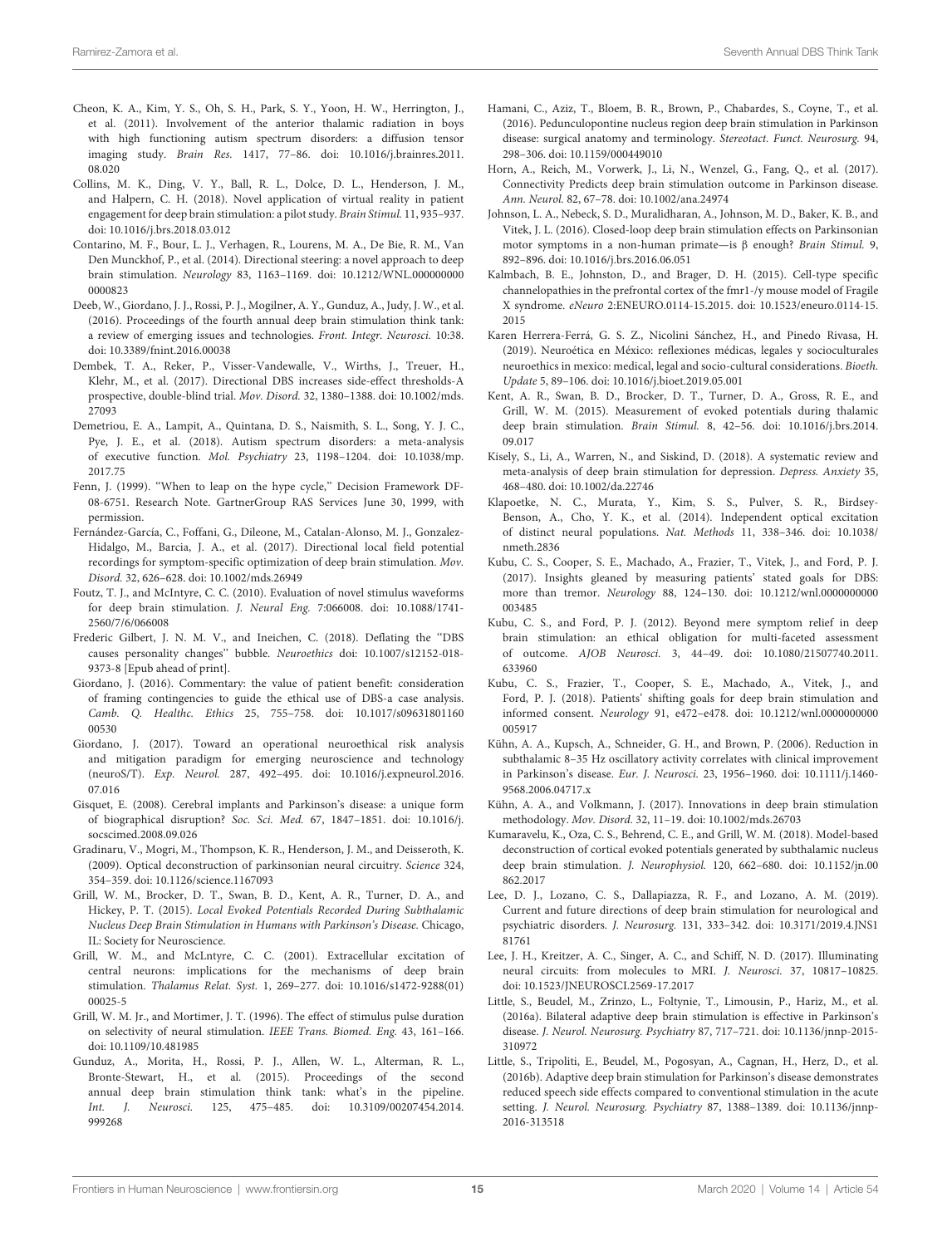- <span id="page-15-3"></span>Little, S., Joundi, R. A., Tan, H., Pogosyan, A., Forrow, B., Joint, C., et al. (2012a). A torque-based method demonstrates increased rigidity in Parkinson's disease during low-frequency stimulation. Exp. Brain Res. 219, 499–506. [doi: 10.1007/s00221-012-3107-7](https://doi.org/10.1007/s00221-012-3107-7)
- <span id="page-15-4"></span>Little, S., Pogosyan, A., Kuhn, A. A., and Brown, P. (2012b). β band stability over time correlates with Parkinsonian rigidity and bradykinesia. Exp. Neurol. 236, 383–388. [doi: 10.1016/j.expneurol.2012.04.024](https://doi.org/10.1016/j.expneurol.2012.04.024)
- <span id="page-15-5"></span>Little, S., Pogosyan, A., Neal, S., Zavala, B., Zrinzo, L., Hariz, M., et al. (2013). Adaptive deep brain stimulation in advanced Parkinson disease. Ann. Neurol. 74, 449–457. [doi: 10.1002/ana.23951](https://doi.org/10.1002/ana.23951)
- Martin, A., Becker, K., Darragh, M., and Giordano, J. (2016). A four-part working bibliography of neuroethics: part 3—''second tradition neuroethics''—ethical issues in neuroscience. Philos. Ethics Humanit. Med. 11:7. [doi: 10.1186/s13010-](https://doi.org/10.1186/s13010-016-0037-1) [016-0037-1](https://doi.org/10.1186/s13010-016-0037-1)
- Maximo, J. O., and Kana, R. K. (2019). Aberrant ''deep connectivity'' in autism: a cortico-subcortical functional connectivity magnetic resonance imaging study. Autism Res. 12, 384–400. [doi: 10.1002/aur.2058](https://doi.org/10.1002/aur.2058)
- McConnell, G. C., So, R. Q., and Grill, W. M. (2016). Failure to suppress low-frequency neuronal oscillatory activity underlies the reduced effectiveness of random patterns of deep brain stimulation. J. Neurophysiol. 115, 2791–2802. [doi: 10.1152/jn.00822.2015](https://doi.org/10.1152/jn.00822.2015)
- McConnell, G. C., So, R. Q., Hilliard, J. D., Lopomo, P., and Grill, W. M. (2012). Effective deep brain stimulation suppresses low-frequency network oscillations in the basal ganglia by regularizing neural firing patterns. J. Neurosci. 32, 15657–15668. [doi: 10.1523/JNEUROSCI.2824-12.2012](https://doi.org/10.1523/JNEUROSCI.2824-12.2012)
- <span id="page-15-12"></span>Modolo, J., Beuter, A., Thomas, A. W., and Legros, A. (2012). Using ''smart stimulators'' to treat Parkinson's disease: re-engineering neurostimulation devices. Front. Comput. Neurosci. 6:69. [doi: 10.3389/fncom.2012.](https://doi.org/10.3389/fncom.2012.00069) [00069](https://doi.org/10.3389/fncom.2012.00069)
- Parnaudeau, S., Bolkan, S. S., and Kellendonk, C. (2018). The mediodorsal thalamus: an essential partner of the prefrontal cortex for cognition. Biol. Psychiatry 83, 648–656. [doi: 10.1016/j.biopsych.2017.](https://doi.org/10.1016/j.biopsych.2017.11.008) [11.008](https://doi.org/10.1016/j.biopsych.2017.11.008)
- <span id="page-15-21"></span>Petersen, M. V., Mlakar, J., Haber, S. N., Parent, M., Smith, Y., Strick, P. L., et al. (2019). Holographic reconstruction of axonal pathways in the human brain. Neuron 104, 1056.e3–1064.e3. [doi: 10.1016/j.neuron.2019.](https://doi.org/10.1016/j.neuron.2019.09.030) [09.030](https://doi.org/10.1016/j.neuron.2019.09.030)
- <span id="page-15-8"></span>Piña-Fuentes, D., Beudel, M., Little, S., Brown, P., Oterdoom, D. L. M., and van Dijk, J. M. C. (2019a). Adaptive deep brain stimulation as advanced Parkinson's disease treatment (ADAPT study): protocol for a pseudorandomised clinical study. BMJ Open 9:e029652. [doi: 10.1136/bmjopen-2019-](https://doi.org/10.1136/bmjopen-2019-029652) [029652](https://doi.org/10.1136/bmjopen-2019-029652)
- <span id="page-15-11"></span>Piña-Fuentes, D., Van Dijk, J. M. C., Drost, G., Van Zijl, J. C., Van Laar, T., Tijssen, M. A. J., et al. (2019b). Direct comparison of oscillatory activity in the motor system of Parkinson's disease and dystonia: a review of the literature and meta-analysis. Clin. Neurophysiol. 130, 917–924. [doi: 10.1016/j.clinph.2019.](https://doi.org/10.1016/j.clinph.2019.02.015) [02.015](https://doi.org/10.1016/j.clinph.2019.02.015)
- <span id="page-15-7"></span>Piña-Fuentes, D., Little, S., Oterdoom, M., Neal, S., Pogosyan, A., Tijssen, M. A. J., et al. (2017). Adaptive DBS in a Parkinson's patient with chronically implanted DBS: a proof of principle. Mov. Disord. 32, 1253–1254. [doi: 10.1002/mds.](https://doi.org/10.1002/mds.26959) [26959](https://doi.org/10.1002/mds.26959)
- <span id="page-15-15"></span>Pollo, C., Kaelin-Lang, A., Oertel, M. F., Stieglitz, L., Taub, E., Fuhr, P., et al. (2014). Directional deep brain stimulation: an intraoperative double-blind pilot study. Brain 137, 2015–2026. [doi: 10.1093/brain/awu102](https://doi.org/10.1093/brain/awu102)
- <span id="page-15-2"></span>Ramirez-Zamora, A., Giordano, J., Boyden, E. S., Gradinaru, V., Gunduz, A., Starr, P. A., et al. (2019). Proceedings of the sixth deep brain stimulation think tank modulation of brain networks and application of advanced neuroimaging, neurophysiology and optogenetics. Front. Neurosci. 13:936. [doi: 10.3389/fnins.](https://doi.org/10.3389/fnins.2019.00936) [2019.00936](https://doi.org/10.3389/fnins.2019.00936)
- <span id="page-15-1"></span>Ramirez-Zamora, A., Giordano, J. J., Gunduz, A., Brown, P., Sanchez, J. C., Foote, K. D., et al. (2018). Evolving applications, technological challenges and future opportunities in neuromodulation: proceedings of the fifth annual deep brain stimulation think tank. Front. Neurosci. 11:734. [doi: 10.3389/fnins.2017.](https://doi.org/10.3389/fnins.2017.00734) [00734](https://doi.org/10.3389/fnins.2017.00734)
- <span id="page-15-17"></span>Rebelo, P., Green, A. L., Aziz, T. Z., Kent, A., Schafer, D., Venkatesan, L., et al. (2018). Thalamic directional deep brain stimulation for tremor: spend less, get more. Brain Stimul. 11, 600–606. [doi: 10.1016/j.brs.2017.](https://doi.org/10.1016/j.brs.2017.12.015) [12.015](https://doi.org/10.1016/j.brs.2017.12.015)
- Rikhye, R. V., Gilra, A., and Halassa, M. M. (2018). Thalamic regulation of switching between cortical representations enables cognitive flexibility. Nat. Neurosci. 21, 1753–1763. [doi: 10.1038/s41593-018-0269-z](https://doi.org/10.1038/s41593-018-0269-z)
- <span id="page-15-6"></span>Rosa, M., Arlotti, M., Ardolino, G., Cogiamanian, F., Marceglia, S., Di Fonzo, A., et al. (2015). Adaptive deep brain stimulation in a freely moving Parkinsonian patient. Mov. Disord. 30, 1003–1005. [doi: 10.1002/mds.](https://doi.org/10.1002/mds.26241) [26241](https://doi.org/10.1002/mds.26241)
- <span id="page-15-0"></span>Rossi, P. J., Gunduz, A., Judy, J., Wilson, L., Machado, A., Giordano, J. J., et al. (2016). Proceedings of the third annual deep brain stimulation think tank: a review of emerging issues and technologies. Front. Neurosci. 10:119. [doi: 10.3389/fnins.2016.00119](https://doi.org/10.3389/fnins.2016.00119)
- Rossi, P. J., Okun, M., and Giordano, J. (2014). Translational imperatives in deep brain stimulation research: addressing neuroethical issues of consequences and continuity of clinical care. AJOB Neurosci. 5, 46–48. [doi: 10.1080/21507740.](https://doi.org/10.1080/21507740.2013.863248) [2013.863248](https://doi.org/10.1080/21507740.2013.863248)
- Samotus, O., Parrent, A., and Jog, M. (2018). Spinal cord stimulation therapy for gait dysfunction in advanced Parkinson's disease patients. Mov. Disord. 33, 783–792. [doi: 10.1002/mds.27299](https://doi.org/10.1002/mds.27299)
- Sanger, T. D., Liker, M., Arguelles, E., Deshpande, R., Maskooki, A., Ferman, D., et al. (2018). Pediatric deep brain stimulation using awake recording and stimulation for target selection in an inpatient neuromodulation monitoring unit. Brain Sci. 8:E135. [doi: 10.3390/brainsci8070135](https://doi.org/10.3390/brainsci8070135)
- <span id="page-15-19"></span>Sinclair, N. C., McDermott, H. J., Bulluss, K. J., Fallon, J. B., Perera, T., Xu, S. S., et al. (2018). Subthalamic nucleus deep brain stimulation evokes resonant neural activity. Ann. Neurol. 83, 1027–1031. [doi: 10.1002/ana.](https://doi.org/10.1002/ana.25234) [25234](https://doi.org/10.1002/ana.25234)
- <span id="page-15-20"></span>Sinclair, N. C., McDermott, H. J., Fallon, J. B., Perera, T., Brown, P., Bulluss, K. J., et al. (2019). Deep brain stimulation for Parkinson's disease modulates high-frequency evoked and spontaneous neural activity. Neurobiol. Dis. 130:104522. [doi: 10.1016/j.nbd.2019.104522](https://doi.org/10.1016/j.nbd.2019.104522)
- <span id="page-15-14"></span>Stanslaski, S., Herron, J., Chouinard, T., Bourget, D., Isaacson, B., Kremen, V., et al. (2018). A chronically implantable neural coprocessor for investigating the treatment of neurological disorders. IEEE Trans Biomed. Circuits Syst. 12, 1230–1245. [doi: 10.1109/tbcas.2018.2880148](https://doi.org/10.1109/tbcas.2018.2880148)
- Stefani, A., Peppe, A., Galati, S., Bassi, M. S., D'Angelo, V., and Pierantozzi, M. (2013). The serendipity case of the pedunculopontine nucleus low-frequency brain stimulation: chasing a gait response, finding sleep, and cognition improvement. Front. Neurol. 4:68. [doi: 10.3389/fneur.2013.](https://doi.org/10.3389/fneur.2013.00068) [00068](https://doi.org/10.3389/fneur.2013.00068)
- <span id="page-15-16"></span>Steigerwald, F., Müller, L., Johannes, S., Matthies, C., and Volkmann, J. (2016). Directional deep brain stimulation of the subthalamic nucleus: a pilot study using a novel neurostimulation device. Mov. Disord. 31, 1240–1243. [doi: 10.1002/mds.26669](https://doi.org/10.1002/mds.26669)
- Steinberger, J., Nistal, D., Schlachter, L., Costa, A., Oemke, H., and Bederson, J. B. (2020). A virtual-reality, 360-degree fly-through of an arteriovenous malformation resection: 2-dimensional operative video. Oper. Neurosurg. 18:E11. [doi: 10.1093/ons/opz062](https://doi.org/10.1093/ons/opz062)
- <span id="page-15-13"></span>Swann, N. C., de Hemptinne, C., Miocinovic, S., Q9sim, S., Ostrem, J. L., Galifianakis, N. B., et al. (2018a). Chronic multisite brain recordings from a totally implantable bidirectional neural interface: experience in 5 patients with Parkinson's disease. J. Neurosurg. 128, 605–616. [doi: 10.3171/2016.11.](https://doi.org/10.3171/2016.11.jns161162) [jns161162](https://doi.org/10.3171/2016.11.jns161162)
- <span id="page-15-10"></span>Swann, N. C., de Hemptinne, C., Thompson, M. C., Miocinovic, S., Miller, A. M., Gilron, R., et al. (2018b). Adaptive deep brain stimulation for Parkinson's disease using motor cortex sensing. J. Neural Eng. 15:046006. [doi: 10.1088/1741-2552/aabc9b](https://doi.org/10.1088/1741-2552/aabc9b)
- <span id="page-15-9"></span>Swann, N. C., de Hemptinne, C., Miocinovic, S., Qasim, S., Wang, S. S., Ziman, N., et al. (2016).  $γ$  oscillations in the hyperkinetic state detected with chronic human brain recordings in Parkinson's disease. J. Neurosci. 36, 6445–6458. [doi: 10.1523/JNEUROSCI.1128-16.2016](https://doi.org/10.1523/JNEUROSCI.1128-16.2016)
- <span id="page-15-18"></span>Ten Brinke, T. R., Odekerken, V. J. J., Dijk, J. M., van den Munckhof, P., Schuurman, P. R., and De Bie, R. M. A. (2018). Directional deep brain stimulation: first experiences in centers across the globe. Brain Stimul. 11, 949–950. [doi: 10.1016/j.brs.2018.04.008](https://doi.org/10.1016/j.brs.2018.04.008)
- Thevathasan, W., Debu, B., Aziz, T., Bloem, B. R., Blahak, C., Butson, C., et al. (2018). Pedunculopontine nucleus deep brain stimulation in Parkinson's disease: a clinical review. Mov. Disord. 33, 10–20. [doi: 10.1002/mds.](https://doi.org/10.1002/mds.27098) [27098](https://doi.org/10.1002/mds.27098)